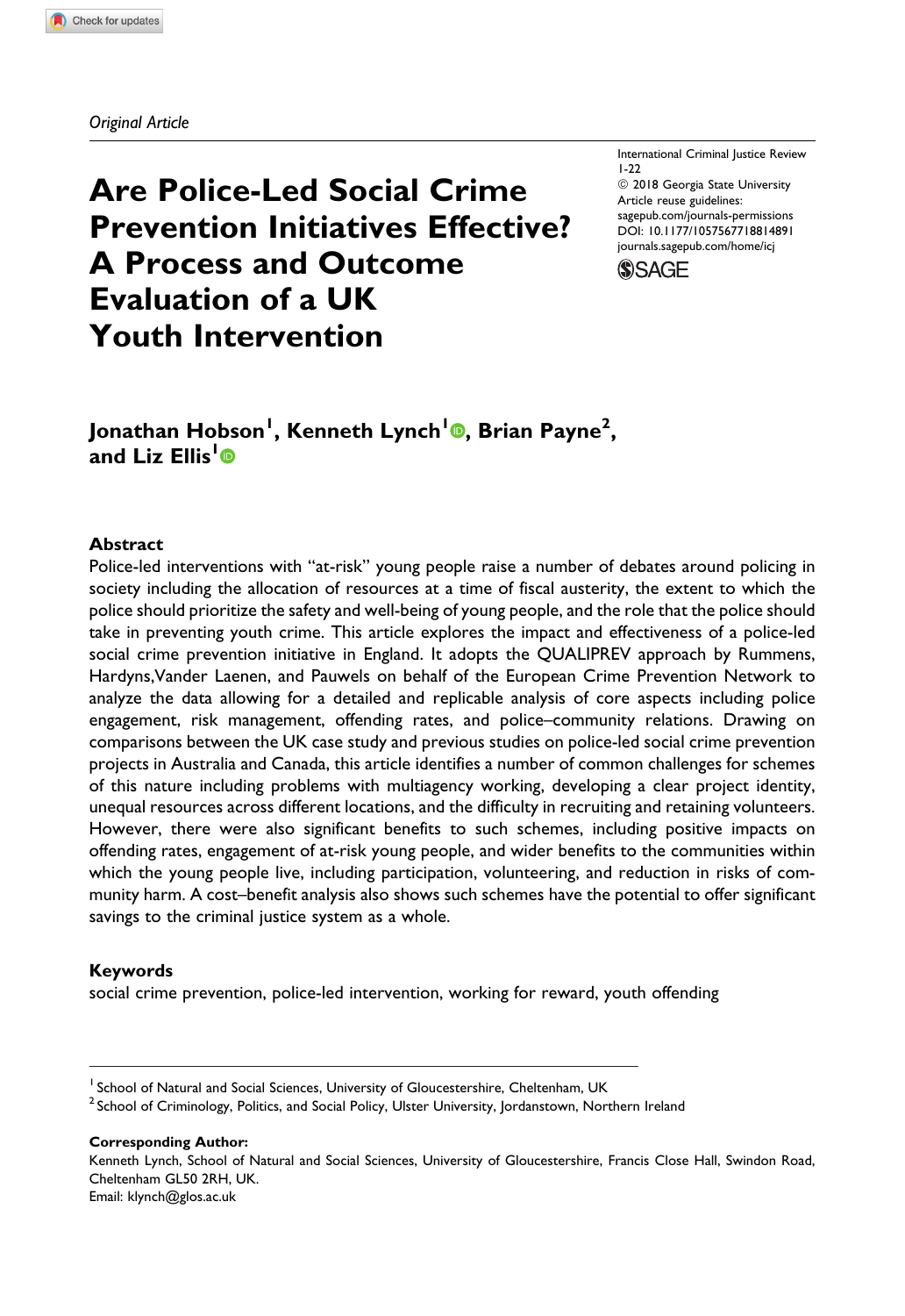# Introduction: Police Engagement With Young People

Waller and Weiler (1984) argue that persistent and serious criminals often come from socially disadvantaged backgrounds, and while this reflects a particular social reading of the nature of criminal activity (cf. Garland, 2001), Waller and Weiler go on to claim that any attempts to respond to such actions with more coercive and punitive sanctions are likely to be ineffective. Instead, they contend that greater resources should be directed toward providing stronger, more accessible targeted social programs that focus on the underlying issues of family, school, and life experiences for children and young people that so often predict future criminal behavior (Waller & Weiler, 1984).

Police-led interventions with "at-risk" young people are at the center of a number of debates around the nature of policing in society. These debates include issues such as the allocation of resources at a time of fiscal austerity (Barton, 2013), the extent to which the police should prioritize the safety and well-being of young people, and the role that the police should take in preventing youth crime (Bateman, 2014). Although youth crime in the UK has fallen in recent times, it is still recognized that young people are more likely to commit offenses than adults and senior citizens (see, e.g., Loeber & Stallings, 2011). Therefore, the ways that police interact with young people are a vital component of police–community relationships. For instance, Hurst and Frank (2000) discuss the extent to which young people are overrepresented in terms of police contacts and arrest; Herlitz and Hough (2016) demonstrate that suspects under the age of 18 are more likely to receive sanctions from local police officers than their adult equivalents; and Loader (1996) describes how young people are also more likely to come into contact with the police in heightened situations of conflict, in part, due to their greater use of shared outdoor space.

Addressing issues of poor police–youth interactions requires a way of thinking about police-led interventions with young people that emphasizes the experience of young people as members of communities and also understands the unique social circumstances that they inhabit. Lyons (2015, p. 101), for example, outlines the role police can play in building an identity that can "strengthen young people's ties to the community." Similarly, Bradford (2012) discusses the role policing styles can play in encouraging positive views from the community toward those that police them. He argues that the "police are a highly visible representation of the state, a concrete instantiation of its (often failed claim) to protect and represent all its citizens" (Bradford, 2012, p. 3). Despite this, Foreman (2004, p. 3) finds that young people are often excluded from police interventions at a community level and argues that young people should be placed alongside other community members in police community-level interventions, as this would "increase law enforcement legitimacy in their eyes by increasing their respect for the process of police decision making."

This article explores the impact and effectiveness of a modern police-led social crime prevention initiative that attempts to contend with such issues. There is a rich history of programs that seek to divert young people away from the criminal justice system, particularly in countries such as Canada and Australia (see, e.g., Grekul & Sanderson, 2011; J. Wood, Fleming, & Marks, 2008). However, evaluations of such programs are limited. The example explored in this article is a police-led scheme that works with what it deems to be "at-risk" young people in the United Kingdom. The data are organized and analyzed through a series of key process and outcome review indicators taken from the QUALIPREV crime prevention evaluation tool, developed by Rummens, Hardyns,Vander Laenen, and Pauwels (2016) on behalf of the European Crime Prevention Network. The process and outcome criteria used in this evaluation illustrate that, while there are some significant concerns over how such schemes are run, not least the role of "police as youth workers," there are potentially significant benefits to both the young people who are supported individually and encouraged to actively participate and engage with their communities. There are also potential cost benefits to such approaches which reduce the entrance of young people into the formal criminal justice system and which contribute time and energy into local communities.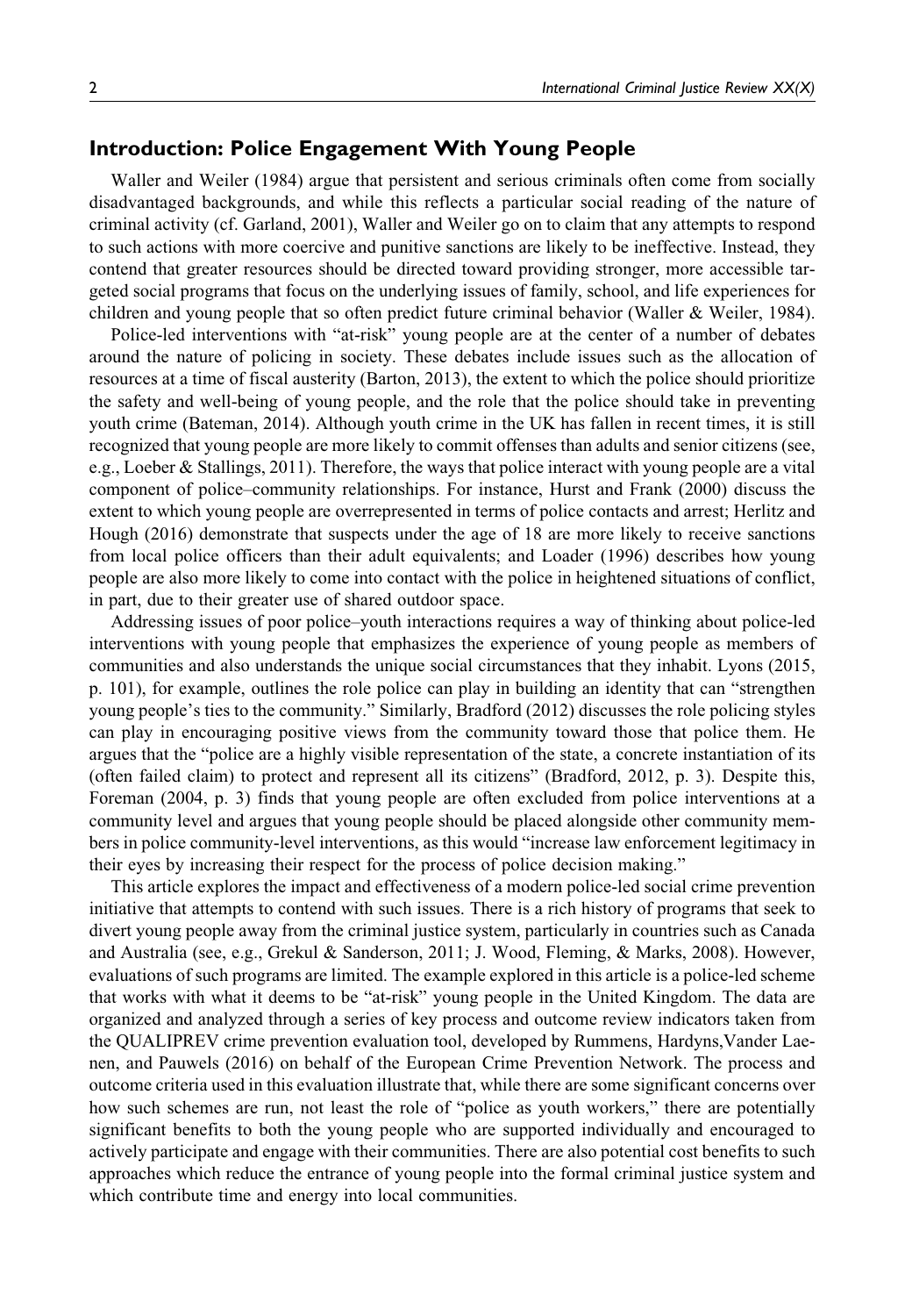## Social Crime Prevention Initiatives

In the UK, crime prevention discourses are often a reflection of what Garland (1996, p. 454) terms the "Responsibilization Strategy": an attempt to implement "social" and "situational" forms of crime prevention as a means of "reordering the conduct of everyday life right across the social field." Garland, however, notes that the success of implementing a responsibilization agenda quickly became constrained by issues with setting up effective multiagency working. Even when sufficient capacity and willingness does exist, questions have been asked about the validity of such approaches, particularly when they are used to hide deficits in frontline policing and crime control (A. Crawford, 1994). Despite this, schemes of different varieties are relatively common. For example, Walker et al. (2007) conducted a review of a Youth Inclusion Support Panel (YISP) scheme, a program in the United Kingdom run by the department for education and skills which provided young people at risk of offending, and their families, with a range of support mechanisms designed to divert them from crime (Walker et al., 2007, p. xiv).

Rummens et al. (2016) discuss the important distinction between situational and social crime prevention initiatives, citing the work of Ekblom (2010) and Tilley (2013) in making these distinctions. Broadly speaking, situational crime prevention initiatives focus on crime as varying combinations of rational choice theory and a "convergence in time and place of the following three elements: (1) a motivated offender, (2) an accessible target, (3) the absence of a capable guardian" (Rummens, Hardyns, Vander Laenen, & Pauwels, 2016, p. 14). Such approaches focus on the reduction in opportunity for such crimes and, they argue, run the risk of simply displacing crime or impacting on population groups more widely. In contrast, Rummens et al. (2016, p. 17) describe social crime prevention initiatives as seeking to "influence underlying social conditions and factors which lead to offending." Social crime prevention approaches often focus on "risk factors" as the key drivers of intervention. Such initiatives include structured interventions in the family life, education, health, work, and the neighborhood of potential offenders (Grant, 2015). The rationale is that changing the social and physical conditions that impact on offending in local communities can have a marked effect on the behavior of the potential offenders who live there (Tonry & Farrington, 1995).

The focus on "risk factors" is not without criticism. For example, Kennelly (2011, p. 336) argues that modern attempts to police youth feature the constant recirculating of notions of youth as "risk." These attempts to classify risk, she argues, are underpinned by what is essentially a fundamentally flawed "dual-construction of youth" (2011, p. 342). Young people are not considered to be fully formed citizens in the eyes of the law, yet they are considered to be ultimately responsible for their actions to the police and state. This carries "specific implications for young people's treatment by state apparatuses, such as social service agencies, schools and police" (Kennelly, 2011, p. 342). The danger therefore is that an overfocus on risk indicators can lead to a preponderance of governmentality that prioritizes "efficient governance, control, monitoring and management of at risk populations" (Case & Haines, 2009, p. 5), often to the detriment of other important concerns such as welfare, justice, or rehabilitation (see, e.g., Muncie, 2009; Muncie & Hughes, 2002).

Nevertheless, social crime prevention schemes are relatively widespread in the UK, ranging from small diversionary schemes run by youth services to larger scale programs such as the local authority-led YISPs. Police-led social crime prevention initiatives, however, are less common. There are international examples from several countries with similar cultural and policing contexts as the United Kingdom, including Australia and Canada. For example, Meyer and Mazerolle (2014) examined a police-led partnership program in Brisbane, Australia, that adopted a third-party policing approach to managing young offenders from high-risk families by engaging the families with the police and other partner agencies. Engaging in a multiagency approach, the police attempted to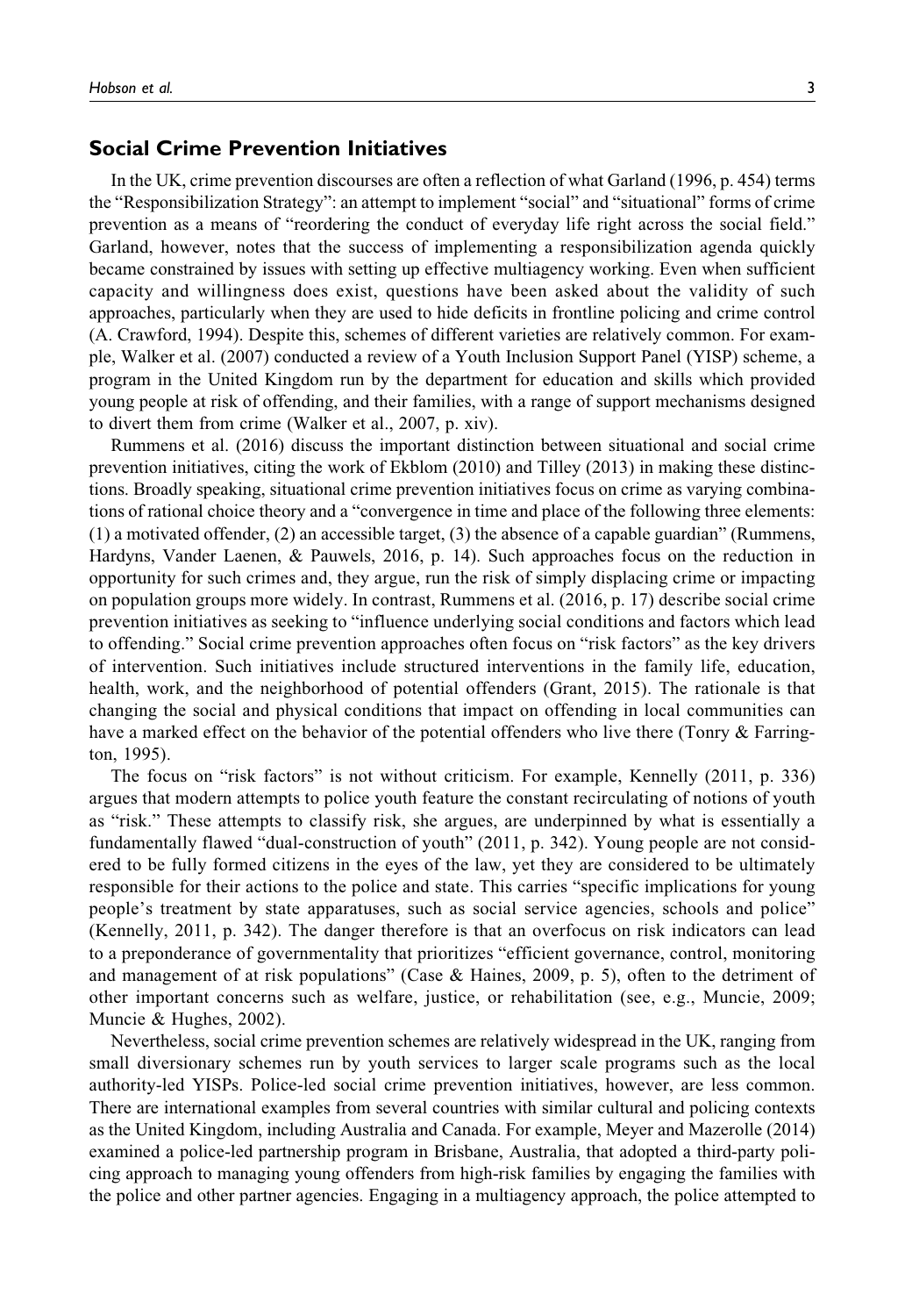coordinate the application of a number of services simultaneously. However, significant issues were identified by the authors, particularly the difficulty that the police had in maintaining partnerships between agencies from different organizational backgrounds. Most commonly, they found the challenges included "(1) a lack of philosophical fit between partner agencies; (2) a lack of clarity around the project's aims and objectives; (3) a lack of clarity around each partner's roles and responsibilities; and (4) a lack of understanding of each other's capacities and boundaries" (Meyer & Mazerolle, 2014, p. 246).

A study of the Nexus Policing Project in Victoria, Australia (J. Wood et al., 2008), explored the ability of police officers to become "change agents" capable of altering their routines and practices to incorporate new methods targeted specifically at overcoming long-term challenges around youth community safety. This work was based on the belief that police officers have the potential to challenge entrenched beliefs that often have a detrimental effect on their work with young people. They developed a new model of practice which drew on the work of Shearing (2001) and placed young people at the center of a problem-solving process for identifying and targeting well-being issues in a range of youth contexts including home, schools, and the wider community. For J. Wood, Fleming, and Marks (2008, p. 79), such a model "has the potential to address a range of social and welfare issues relevant to young people."

In the Hobbema area of central Alberta, Canada, Grekul and Sanderson (2011) explored an initiative run by the Royal Canadian Mounted Police that focused on those at risk of becoming involved in gang-related activities. Started in 2005, the initiative aimed to tackle issues of "socioeconomic disadvantage, violence, family dysfunction, and substance abuse" that are particularly significant issues in the First Nation communities that live in the area (Grekul & Sanderson, 2011, pp. 42 and 43). The initiative used a number of tools to build social bonds and increase opportunity, including positive peer relationships, regimented discipline (though military style parading), and an emphasis on school attendance and educational attainment. A 2015 review of the project by Public Safety Canada who contributed CAD\$2.8 million to its running between 2010 and 2013 identified the project as largely successful, broadly meeting its commitments, and with a good level of satisfaction from the young people involved (Dunbar, 2015, p. 3).

More recently in Toronto, Canada, police have launched a Youth Pre-Charge Diversion Program that aims to "identify young people who may be better served by community programs rather than criminal charges" (Canadian Broadcasting Corporation, 2017). The program combines police and community agencies to provide alternatives to the criminal justice system when tackling criminal behavior. This includes drug and alcohol counseling, community services, Restorative Justice solutions, volunteering, and paid work opportunities (Crossover Youth, 2017). Such diversionary programs have become a greater part of the Canadian approach to youth crime. Developing from the 2003 Youth Criminal Justice Act, this approach emphasizes a commitment that "communities and families should work in partnership with others to prevent youth crime by addressing its underlying causes" (Department of Justice, Canada, 2016). The impact of this approach has been powerful, and although it is hard to attribute all impact to this policy, the statistics shown in Figure 1 illustrate a marked decline in young people charged since the introduction of the Youth Criminal Justice Act.

A more specific review of Pre-Charge Diversion programs in Toronto conducted by the City Government found that they were, broadly, an effective means of reducing offending behavior and increasing the resilience of young people (Scott, 2015). The report identified five characteristics of effective programs, they should be: "(1) community-centric, (2) child and youth-centered, 3) apply a positive approach, (4) have governance structure and integrated funding, and (5) have a foundation of evidence-based research and evaluation" (Scott, 2015, p. 50). There were, however, several issues that were identified as barriers in the effectiveness of schemes. Most notably, the need for determining "clear, attainable and measurable goals for the program" (Scott, 2015, p. 50).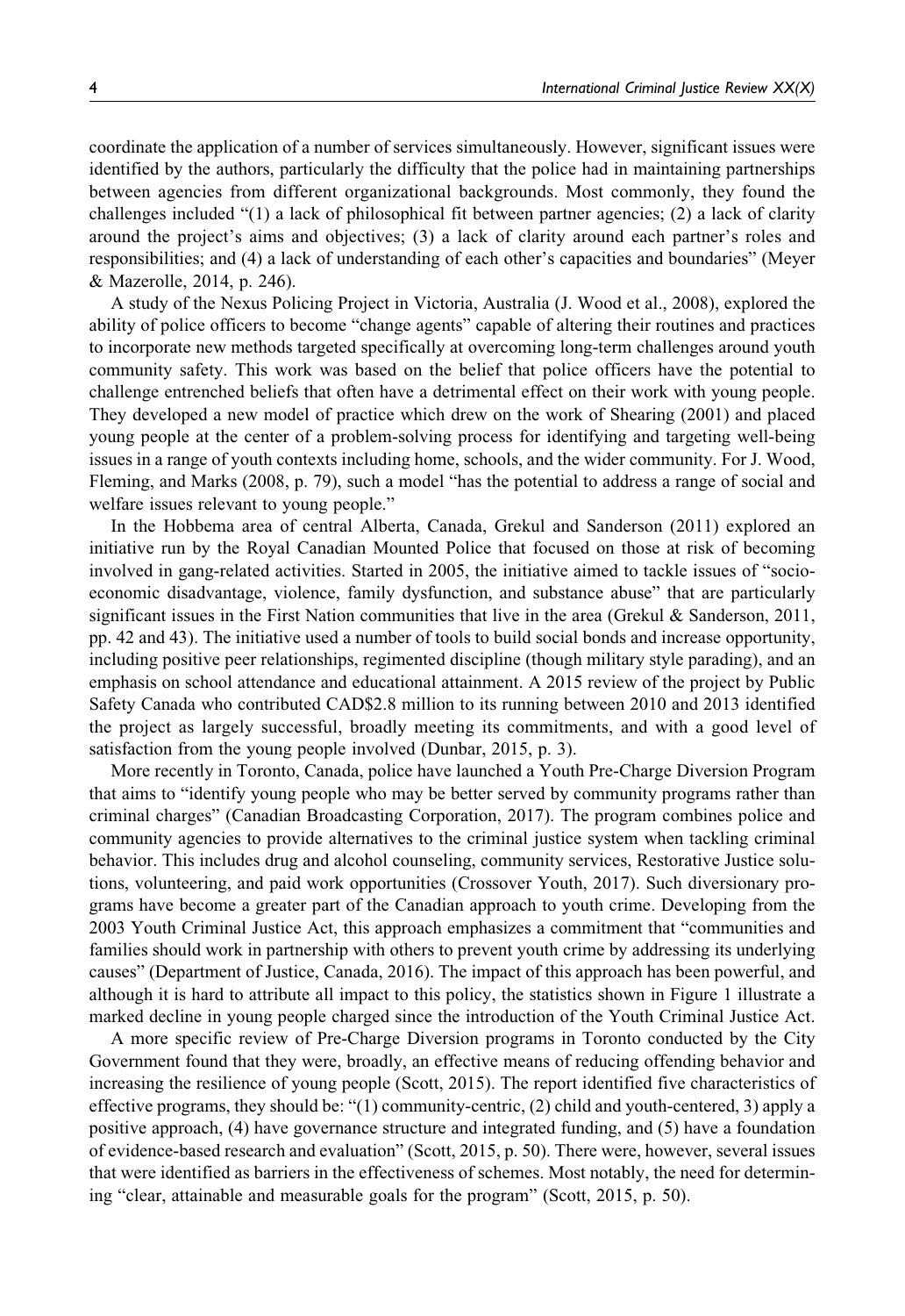

Figure 1. Young people charged (a) before and (b) after the introduction of the Youth Criminal Justice Act 2010 in Canada.

These examples highlight the potential of police-led social crime prevention programs to offer a route to working successfully with young people, not just as a means for diverting them from criminal behavior but to also develop personal skills and support productive relationships with their communities and with the apparatus of the state. This research contributes to the international examples with a process and outcome evaluation of the Aston Project, a social crime prevention scheme in Gloucestershire, England. The Aston Project works with young people between the ages of 9 and 17 who have displayed risk factors that might eventually lead to them becoming involved in nuisance or criminal behavior.

Police agencies in England have recently suffered from an austerity-driven reduction of services, which has had a significant impact on services provided by the state such as housing and social support, community projects, and local policing. The resulting residualization of support has left marginalized groups vulnerable, with young people often at particular risk (Lynch et al., 2016). A report commissioned by the local Gloucestershire Constabulary in concert with the county's Office of the Police and Crime Commissioner (OPCC) indicated a range of concerns with respect to police engagement with young people (Restorative Engagement Forum, 2015). The OPCC (2016) Gloucestershire made the relationship between young people and the police a strategic priority within the Gloucestershire Police and Crime Plan, in particular "examining how young people view the police and how they are policed, to try to improve relationships." The Aston Project is one mechanism through which Gloucestershire police have been working with "at-risk" young people, and this process and outcome evaluation summarizes the key considerations and benefits of such police-led social crime reduction initiatives

#### Method

This article presents a process and outcome evaluation of the Aston Project. This approach was adopted to offer a more comprehensive analysis of the value of such a project, with the process evaluation indicating how well the intervention was working and the outcome evaluation appraising impact and sustainability. The criteria for this evaluation are derived from key indictors identified in the QUALIPREV process, which was developed by Rummens et al. (2016, p. 5) on behalf of the European Crime Prevention Network as a tool for examining crime reduction initiatives. The QUALIPREV approach identifies a series of key indicators for evaluating the "implementation,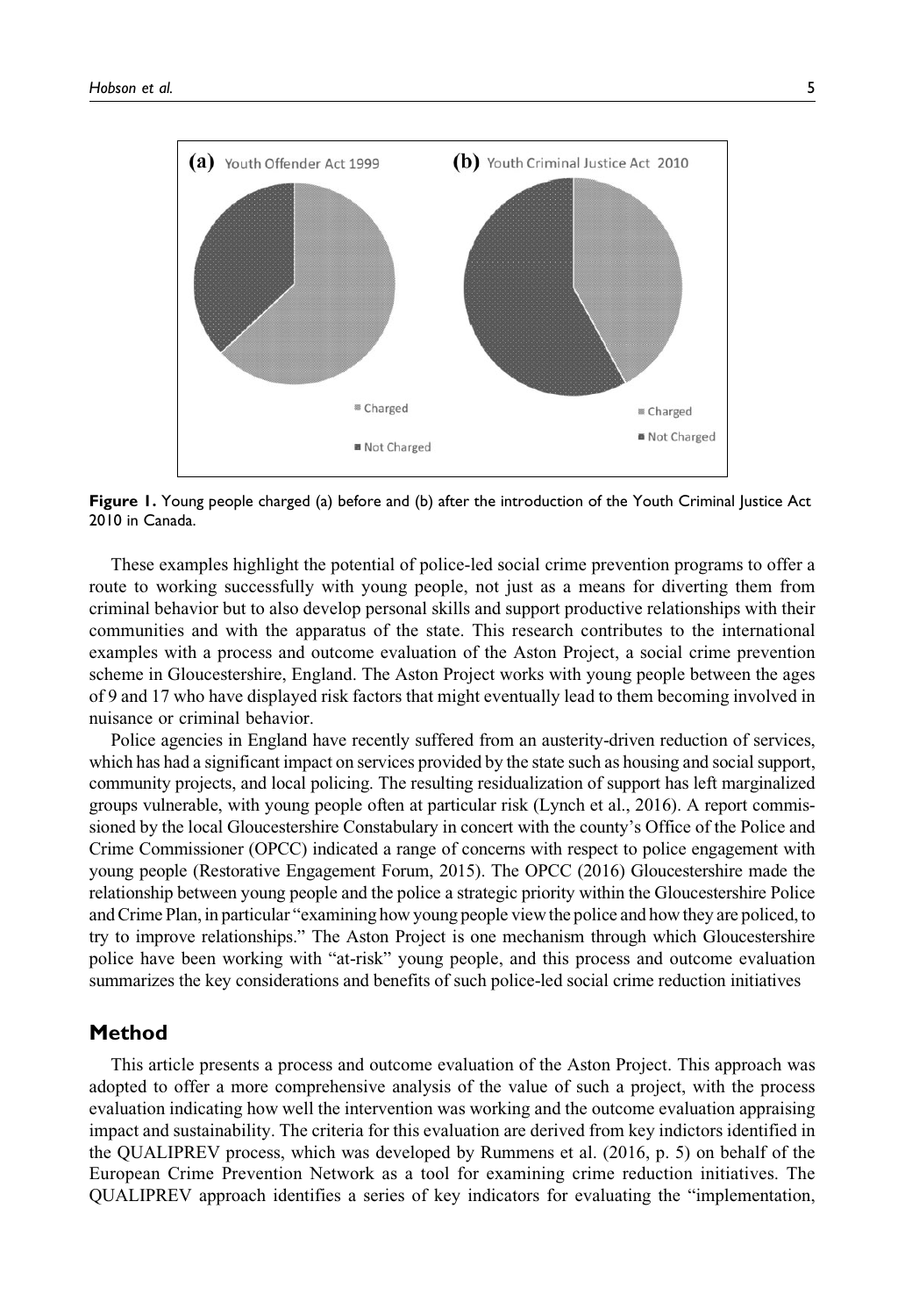| Key Indicator                                           | Description                                                                                                                                                                                                                                                                                                                                                             |
|---------------------------------------------------------|-------------------------------------------------------------------------------------------------------------------------------------------------------------------------------------------------------------------------------------------------------------------------------------------------------------------------------------------------------------------------|
| <b>Process Evaluation</b>                               |                                                                                                                                                                                                                                                                                                                                                                         |
| Implementation                                          | These are costs in "a more absolute sense, i.e., whether the cost in<br>money, resources or people is reasonable given the constraints or<br>scope of the project" (Rummens et al., 2016, p. 21).                                                                                                                                                                       |
| Accessibility, participation,<br>and retention          | Rummens et al. (2016, p. 21) group accessibility with fidelity; however,<br>here it is included with participation and retention as interconnected<br>and related more widely to "engagement."                                                                                                                                                                          |
| Fidelity                                                | A measure of "whether or not the crime prevention intervention was<br>implemented as it was originally designed" (Rummens et al., 2016, p. 21).                                                                                                                                                                                                                         |
| External confounding factors                            | Other crime prevention initiatives, wider funding considerations, and<br>local or broader societal issues (Rummens et al., 2016, p. 21).                                                                                                                                                                                                                                |
| Outcome evaluation                                      |                                                                                                                                                                                                                                                                                                                                                                         |
| (Re) offending rates                                    | Impact on offending rates for Social prevention schemes which can be<br>very difficult to ascertain, are measured as "self reported" (Rummens<br>et al., 2016, p. 2).                                                                                                                                                                                                   |
| Changes in attitude and<br>development of social skills | A key indicator for success in Social prevention projects are indicators of<br>changing attitudes toward offending behavior. We also group here<br>increased development of social skills that are "an important part of<br>the intervention in social crime prevention projects to increase the<br>normative barrier against offending" (Rummens et al., 2016, p. 22). |
| Cost-benefit/cost-effectiveness<br>analysis             | This "compares the strengths and weaknesses of a prevention project<br>against its cost," and although difficult, in this instance, we use a series<br>of what Rummens et al. (2016, p. 35) describe as "relevant outcome<br>indicators."                                                                                                                               |

Table 1. QUALIPREV Key Indicators Used in This Analysis.

efficiency and effectiveness of a crime prevention programme" (2016, p. 5), scoring an initiative against each to provide an overall assessment of its impact. This work does not adopt the full QUALIPREV approach that assigns a score to the different indicators; it uses the evaluation framework of key indicators that are the foundation of QUALIPREV. These key indicators are designed "to be flexible, by allowing the weights to be adjusted depending on the priorities set by the user of the tool" (2016, p. 53). Accordingly, for both the process and outcome elements of evaluation in this article, we combine these indicators under master categories where applicable, and all four researchers developed a consensus of the evaluation. Use of QUALIPREV key indicators affords this analysis a rigorous structure that is "determined by the relevant scientific literature and by a survey of practitioners in Europe" (Rummens et al., 2016, p. 53). Table 1 indicates the QUALIPREV key indicators used in this analysis, providing some description in each case.

The data for this analysis come from an evaluation of the Aston Project that was funded by the OPCC for Gloucestershire and undertaken by the authors in 2016. This article is an interpretive commentary rather than a straightforward summary of research findings. The original research report is also available (see Hobson, Lynch, Payne, Ellis, & Hyde, 2017). In collecting the data, the research team engaged in discussion, observation, and interviews with all principal stakeholders associated with the initiative. This included interviews with the senior police responsible for the project, the operational police management team, police officers who have managed the project in the past, the Police Community Support Officers (PCSOs) working on the project, one retired PCSO who was involved in the project, and members of the steering group comprising individuals from the local and wider community. Table 2 details the interviews completed; in total, just under 8 hr of interview material was collected across 13 formal sessions.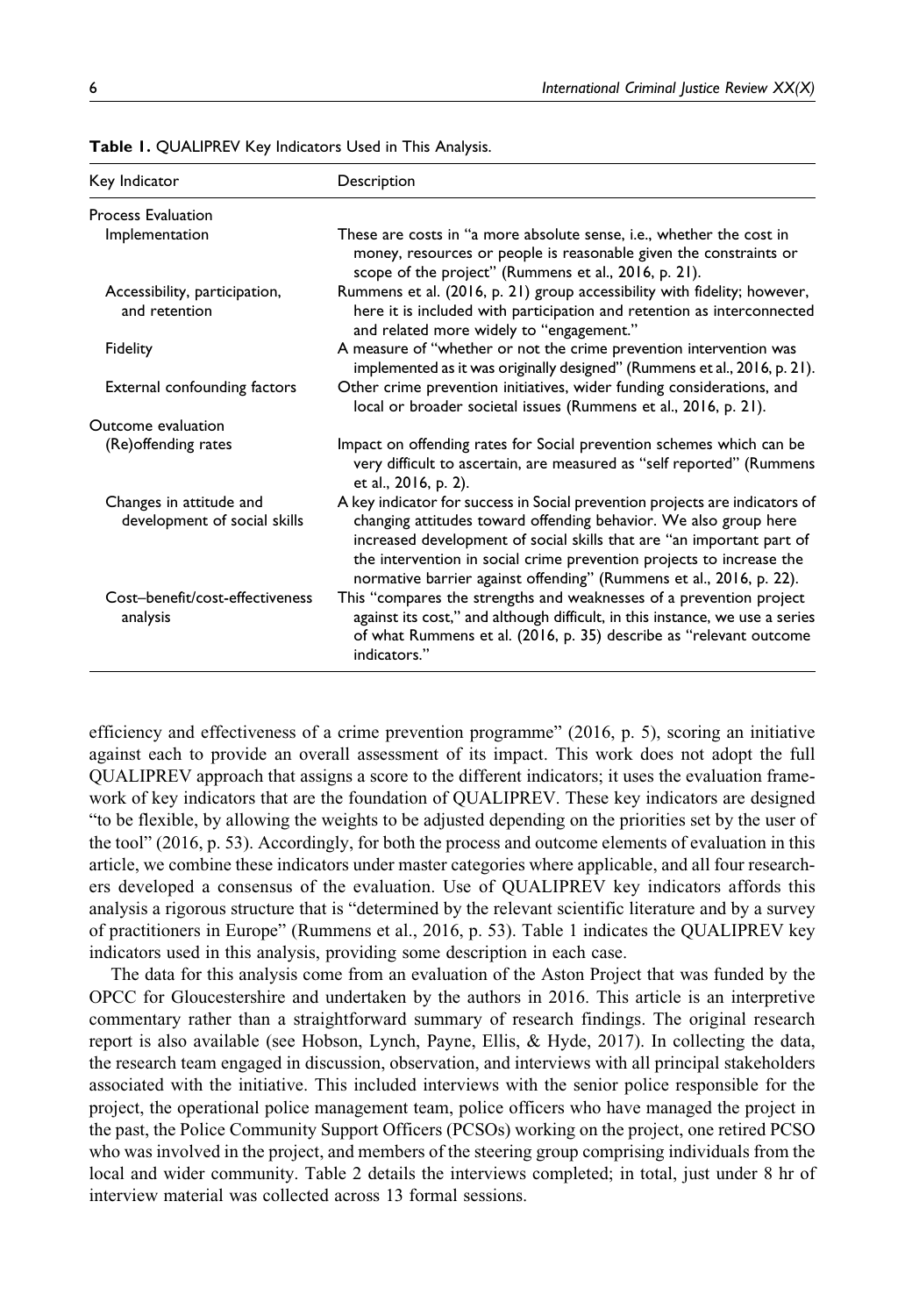| Role (Participant Identifier)                      |       | Category of<br>Duration Participant |    | Details of Interview Questions                                                            |
|----------------------------------------------------|-------|-------------------------------------|----|-------------------------------------------------------------------------------------------|
| Former senior police strategic                     | 27:46 |                                     | L. | Role and overview of Aston                                                                |
| lead (Police manager 1)                            |       |                                     | 2. | Success of Aston                                                                          |
| Senior police strategic lead<br>(Police manager 2) | 28:13 | Police                              | 3. | Oversight (question to be asked depending<br>on role and questions tailored to roles 2,3) |
| Police manager (Police manager<br>3)               | 30:05 | manager                             |    |                                                                                           |
| Police manager (Police manager<br>4)               | 51:24 |                                     |    |                                                                                           |
| PCSO Cheltenham (PCSO 1)                           | 27:04 |                                     | Ι. | Frontline experience of Aston.                                                            |
| PCSO Cheltenham (PCSO 2)                           | 38:10 |                                     |    | 2. Recruitment and management of the Young                                                |
| PCSO Cheltenham 3 (retired,                        | 48:00 | <b>PCSO</b>                         |    | People and activities                                                                     |
| formerly involved with Aston)                      |       |                                     | 3. | How the Aston project is working generally                                                |
| PCSO <sub>s</sub> Gloucester 4 and 5               | 43:00 |                                     |    |                                                                                           |
| Stakeholder 1                                      | 38:10 |                                     |    | Role and overview of Aston                                                                |
| Stakeholder 2                                      | 26:32 |                                     | 2. | Success of Aston                                                                          |
| Stakeholder 3                                      | 39:59 | Stakeholder                         | 3. | Oversight (question to be asked depending<br>on role and questions tailored to roles 2,3) |

| Table 2. Interview Participant Schedule and Detail. |  |  |
|-----------------------------------------------------|--|--|
|-----------------------------------------------------|--|--|

 $Note. PCSO =$  Police Community Support Officer.

In addition to the interviews, the research team conducted two focus groups with young people participating in the project from the Cheltenham and Gloucestershire scheme, with seven young people between the ages of 8 and 10 years participating. Consent was obtained by the Aston Project team, who accompanied the young people to the focus groups. The focus groups were semistructured conversations that allowed the young people to express their views on a number of aspects of the project. The topics directed the conversation around the young people's perspectives on the Aston Project; what they get out of their participation in the project and how it might have impacted on their behavior; what activities, groups, or organizations they are involved in through the Aston Project; and whether they would recommend participation in the Project to their friends.

Finally, the research team was given access to activity sessions and to Aston Project documentation, including previous internal reviews. Observations were made of activity sessions run by the project in different locations across Gloucestershire. The observations, although not featuring heavily in the final analysis, did provide some important context on the workings of the project.

What follows is the process and outcome evaluation of the Aston Project. Each portion begins with a brief introduction on its content in relation to the QUALIPREV process and then outlines the findings and analysis under relevant subheadings.

## Part 1: Process Evaluation

Process evaluations indicate how well a program or intervention has worked or is working. For the QUALIPREV tool, Rummens et al. (2016, p. 21) produce a series of process indicators common to many such evaluations, which they suggest provide a useful structure for such analysis. These are the implementation of the preventative measure, fidelity of the measure (under which they group the implementation, accessibility, and feasibility of the project), participation and retention rate, and external confounding factors. The following process evaluation uses these headings combining for association where suitable, as the QUALIPREV approach allows.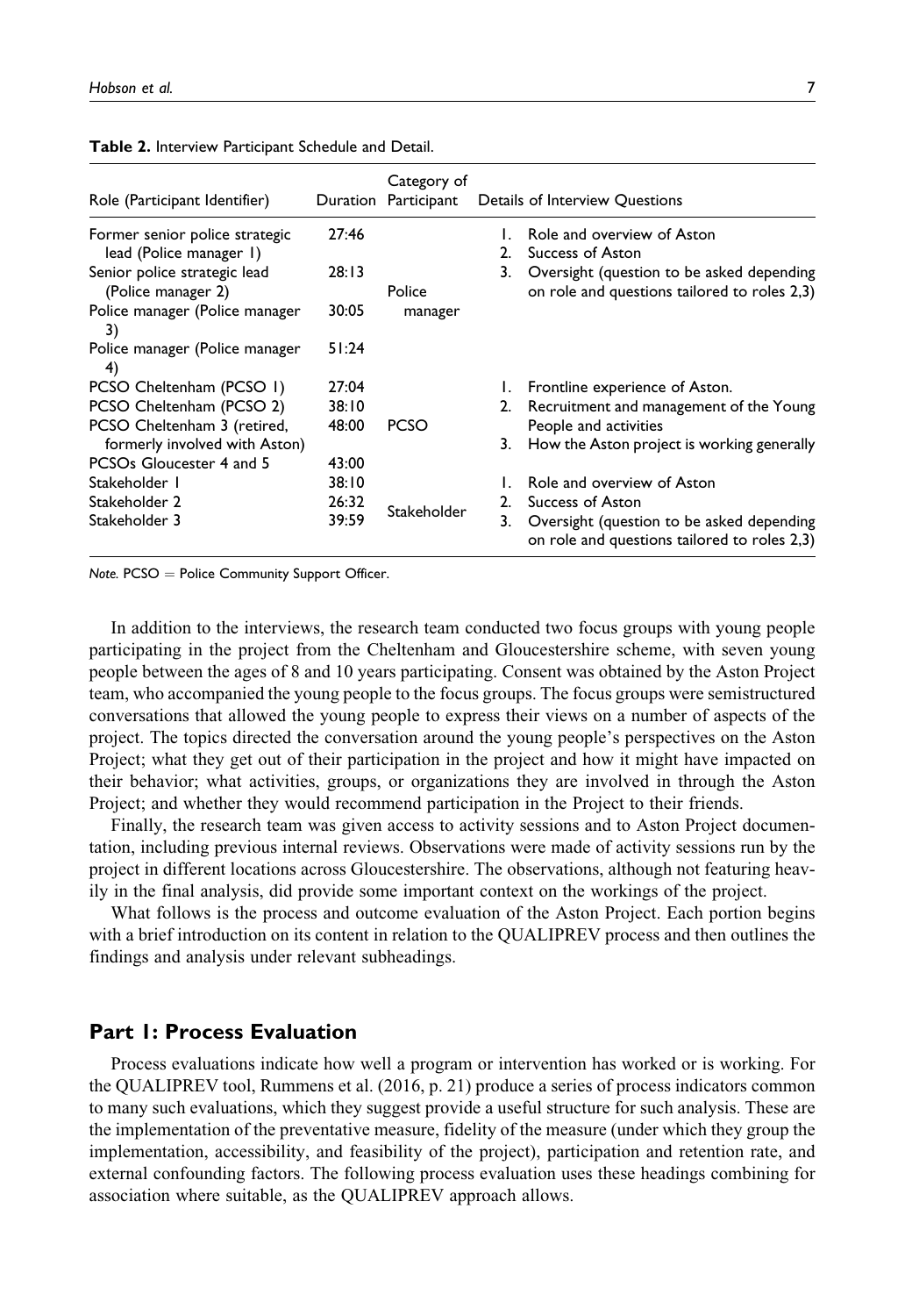| <b>Mission</b><br>statement | Partners and communities working together to reduce harm, crime & antisocial behavior, by<br>inspiring young people to meet their potential in a positive and rewarding environment.                                                                                                                    |
|-----------------------------|---------------------------------------------------------------------------------------------------------------------------------------------------------------------------------------------------------------------------------------------------------------------------------------------------------|
| Aims                        | 1. To reduce harm, crime, and antisocial behavior involving young people, through an<br>ethos of positive engagement, prevention, and intervention.                                                                                                                                                     |
|                             | 2. To increase the involvement of young people aged 16 and 17 in education,<br>employment, or vocational training.                                                                                                                                                                                      |
|                             | 3. To achieve long-term sustainability and community ownership.                                                                                                                                                                                                                                         |
| Objectives                  | 1. To target engagement at young people displaying a vulnerability to actual or future<br>involvement in harm, crime, or antisocial behavior.                                                                                                                                                           |
|                             | 2. To equip and inspire young people to make better life decisions.                                                                                                                                                                                                                                     |
|                             | 3. To utilize the skills and attributes of the individual young person and their community<br>as part of the solution.                                                                                                                                                                                  |
|                             | 4. To promote an ethos of "work for reward" among young people.                                                                                                                                                                                                                                         |
|                             | To develop relationships and break down barriers between young people, partners,<br>5.<br>and communities.                                                                                                                                                                                              |
|                             | 6. To support local businesses and communities by developing the future local<br>workforce, using activities and work placement opportunities.                                                                                                                                                          |
|                             | 7. Engage and assess identified adults, young people, families, and communities, through<br>information sharing with our partners, to determine levels of intervention and<br>support. For Great Expectations, this will include monitoring and coordinating<br>intervention for gang-related activity. |
|                             | 8. To recruit and utilize the knowledge and skills of community volunteers.                                                                                                                                                                                                                             |
|                             | To robustly evaluate the effectiveness of any prevention and/or intervention<br>9.<br>undertaken.                                                                                                                                                                                                       |

Table 3. Mission Statement, Aims, and Objectives of the Aston Project and Great Expectations.

# Implementation

Considerations of implementation involve what Rummens et al. (2016, p. 21) describe as costs in "a more absolute sense, i.e. whether the cost in money, resources or people is reasonable given the constraints or scope of the project." Key to understanding this is the team involved with the delivery of Aston and the aims and scope of the project. The Aston Project is funded primarily by Gloucestershire constabulary, who provide the paid staff for the management and day-to-day running. At the time of review, this included a police management team that incorporated:

- $\bullet$  A senior strategic lead officer with a portfolio for a range of projects including force licensing department for liquor licensing, more traditional crime prevention, integrated offender management, restorative justice, and youth offending.
- A strategic lead for a range of projects around youth and gang crime.
- $\bullet$ A police sergeant on a 0.8 full-time equivalent contract (working solely on the Aston Project).
- $\bullet$ Four police community support officers (working solely on the Aston Project).

At the time of review, the project was delivered across three locations in Gloucestershire: Gloucester, Cheltenham, and Newent. It has since expanded into a fourth area, Tewkesbury. The aim of the project is to provide a diverse range of support mechanisms and positive role models for the young people in Gloucestershire. Table 3 details the project's mission statement, aims, and objectives.

The Aston Project shares a close association with a sister project, "Great Expectations." The two projects share the mission statement, aims, and objective shown in Table 1, yet where the Aston Project focuses on young people who have been identified as at risk of involvement with the criminal justice system, "Great Expectations" focuses on young people who have some offending history.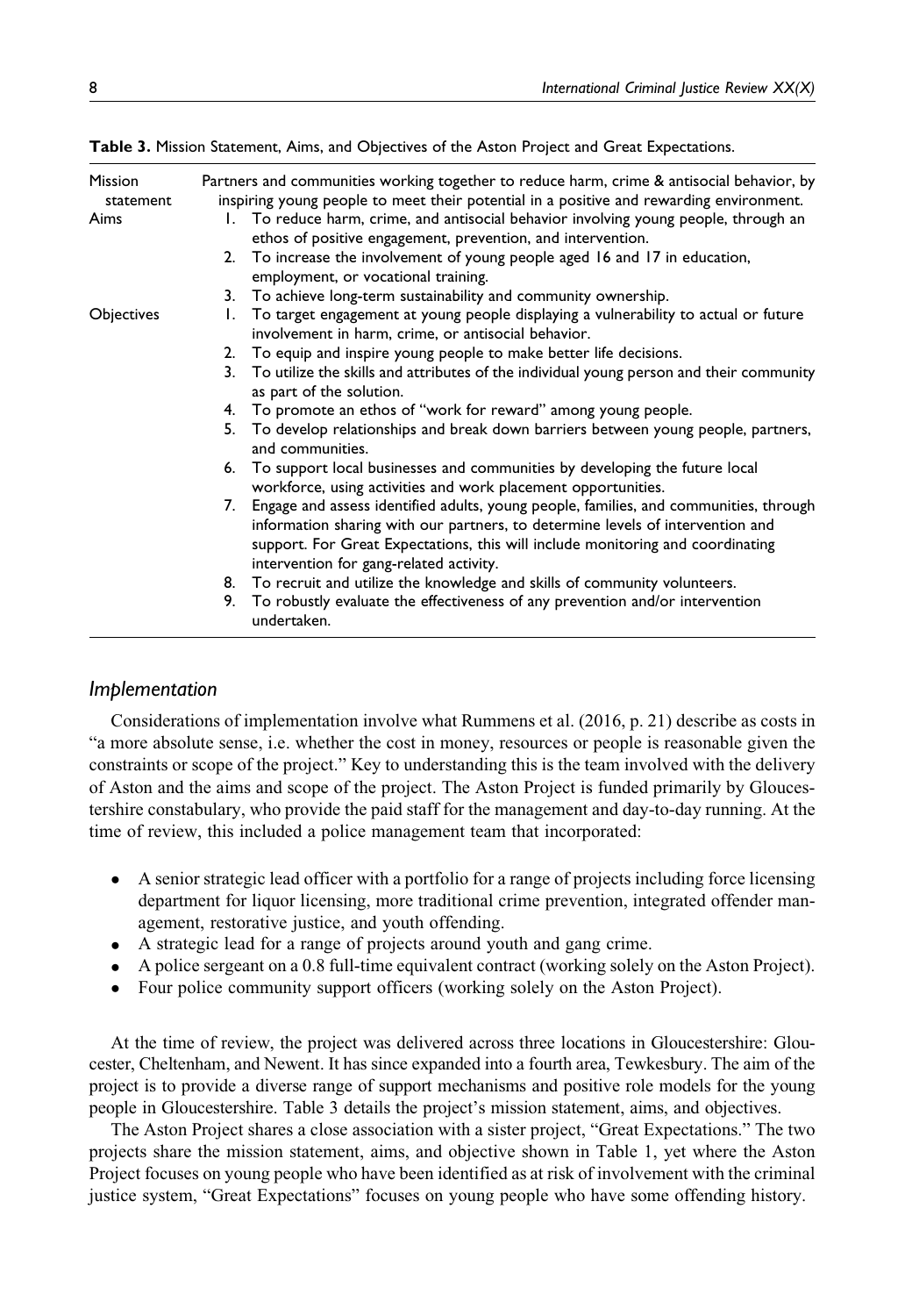| Project                      | Intervention Tier and Description                                                                                                                                                                                                       | Type of Involvement                                                                                                                                        |
|------------------------------|-----------------------------------------------------------------------------------------------------------------------------------------------------------------------------------------------------------------------------------------|------------------------------------------------------------------------------------------------------------------------------------------------------------|
| Aston Project                | Tier I has not been arrested but may be involved in<br>antisocial behavior or low-level crime and/or are<br>subject of one or more criteria indicating a future risk<br>of offending.                                                   | Engagement only with the Aston<br>Project.                                                                                                                 |
| Great<br><b>Expectations</b> | Tier 2 has received an out of court disposal for offending<br>(for instance, Restorative Justice, Youth Caution) or<br>involvement with an Acceptable Behavior Contract,<br>but they have not yet been charged or appeared at<br>court. | Engagement is initiated by Great<br>Expectations, but following<br>successful completion may<br>revert to Tier I and engagement<br>with the Aston Project. |
|                              | Tier 3 has previously been charged with offences and<br>been dealt with at court but has not yet received a<br>custodial sentence.                                                                                                      | Engagement entirely through Great<br>Expectations.                                                                                                         |
|                              | Tier 4 are involved in serious offending and would not be<br>suitable for prevention or intervention.                                                                                                                                   | Engagement with police or police-<br>led task forces (particularly<br>where gang-related).                                                                 |

Table 4. The Tiered Structure for Combining Aston Project (Tier 1) and Great Expectations (Tiers 2-4).

Source. Adapted from T. Wood (2015).

Note. The Aston Project deals exclusively with Tier 1 participants who are at risk of offending. Great Expectations deals with Tiers 2–4 to reduce risk of offending and re-offending.

The two projects are distinguished by a tiered system of engagement, with young people moving between the projects as suitable. Table 4 shows this relationship between the two projects, with Tier 1 representing the Aston Project.

There are several reasons for how this association has come about, including the sharing of facilities between projects and the process of project accumulation and project creep. There was some suggestion from interviewees that this conflation was causing confusion between the two projects:

[There is] a mission statement, a few aims and then more objectives. They link to the Aston Project and what was the Avenger Task Force, [what] is now called Great Expectations. (Police manager 2)

Great Expectations which [ ... ] in its own right, it has merit. I do think it's got merit but, actually, it doesn't fit the philosophy of Aston. It's not what Aston's about. (Police manager 1)

One of the key distinguishing features of the Aston Project as opposed to Great Expectations is the nature of the activities in which young people engage. Aston activities vary between the geographical locations but are all focused on engaging the young people in sports, hobbies, or positive-engagement tasks with the PCSOs, volunteers, and existing activity networks from the local community, often run by other youth organizations. For instance:

We're not a crèche for the younger kids. We've got to be threat, risk and harm based. We've got to be engaging with the right kids, always asking "are we engaging with people who have either caused harm to our communities or are at danger of doing." (Police manager 2)

[the Aston Project] was set-up to work with youngsters that are, sort of, showing that they're starting to get tendencies to make the wrong choices and that may be going towards low level crime ... So the idea was to divert them from anti-social behaviour. (Police manager 3)

In the delivery of activities, the Project has increasingly attempted to make greater use of its own community volunteers, as PCSO "to share their knowledge and experience" (PCSOs 4 and 5). Since volunteering was introduced in 2015, 34 volunteers have registered, and over 500 hr of volunteer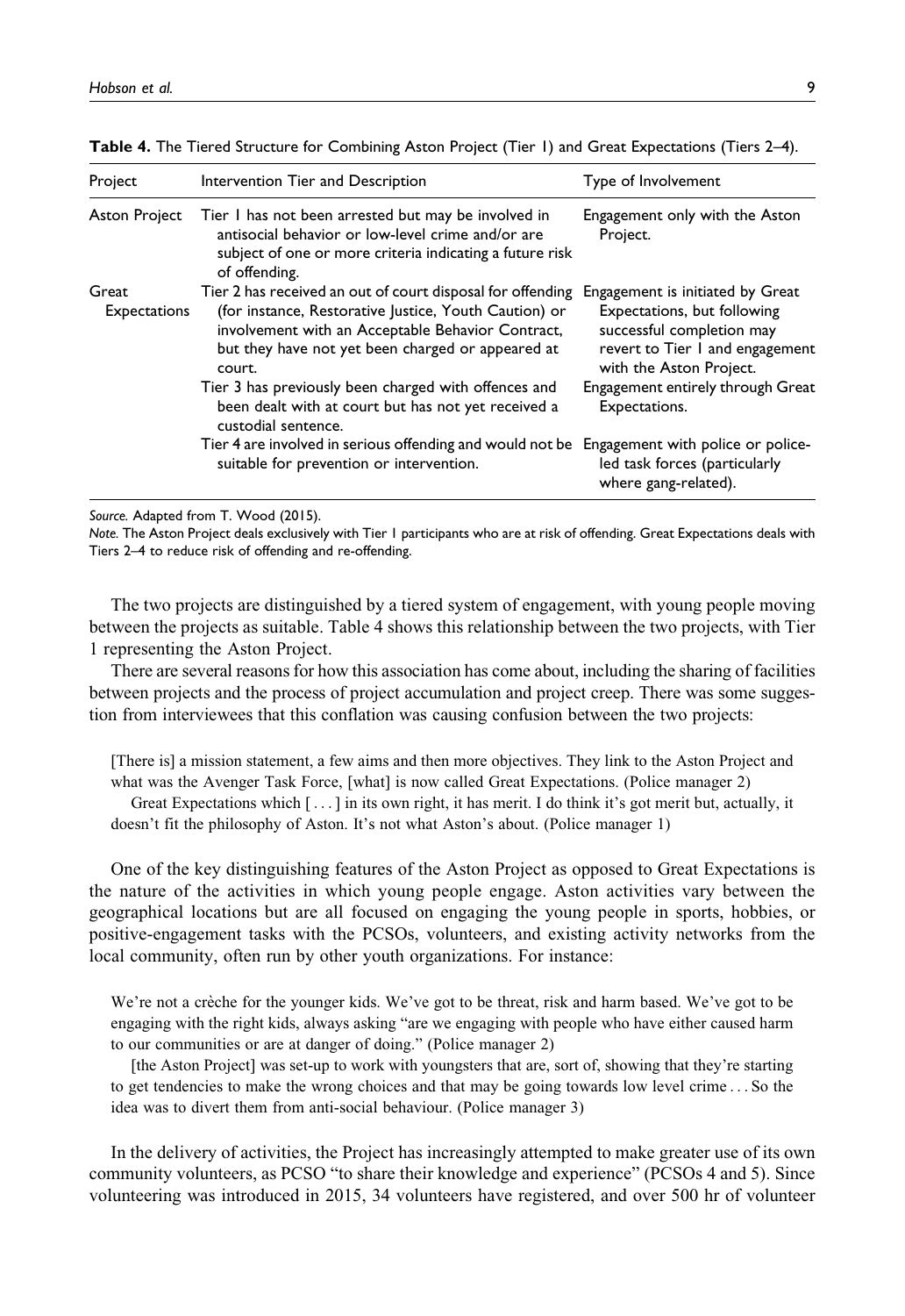time has been contributed to the project. There are currently 23 "active" volunteers who typically contribute between 1.5 and 3 hr per week supporting activities such as football, coding, or Lego clubs. Despite this, the volunteering system is not always well integrated. One constraint on effective working practices was a reluctance to integrate volunteers into the key working practices of the project. For example, one officer described how volunteer participation is often viewed as additional support to activities led by the police:

I haven't had any [volunteers] come out with me. We just put it on the website to say what activities and trips that we're going on, and it's up to them whether they choose to come with us or whether they don't. (Police manager 3)

Concerns were expressed by the police and PCSOs that once a particular initiative or activity became volunteer driven, young people on the Project might find the scheme becomes less relevant to them. There were also concerns that volunteers can be unreliable, which meant there was a reluctance to expand their use in some cases:

The kids need some continuity . . . If it hits the fan in the middle of the week, one of us is always on duty and we can go and deal with that. If you have a volunteer, they may only do two hours a month, what happens to those kids? ... How can those kids build up a bond? (PCSO 3)

These issues resonate with experiences of using volunteers in police-led schemes elsewhere. For example, Dhami and Joy (2007) document how professionals such as police can be skeptical about the competence and reliability of volunteers and may find it difficult to relinquish control of key aspects of a project to community representatives and other nonprofessional parties. J. Wood and Shearing (2007) describe how implementing an effective shared model of practice can require a fundamental shift in power relations between police and local communities and, in particular, an acknowledgment of local "expertise" and "problem-solving skills." This is compounded, in the UK at least, by austerity-driven pressure on government-funded projects to slim down their operations and explore ways to cede functions to willing participants in an effort to cut costs and show value for money.

# Accessibility, Participation, and Retention

Rummens et al. (2016, p. 21) group accessibility with fidelity; however, in this analysis, it is included alongside participation and retention as in this instance they are largely interconnected. For instance, in the Aston Project, a young person's eligibility to participate is based on a framework of risk factors:

- $\bullet$  Aged 9-17,
- Is a young carer,
- Is showing signs of engaging in antisocial or criminal behavior, which may cause harm to a community,
- Is the victim of antisocial or criminal behavior,
- Has an older sibling who is involved in criminality,
- Is demonstrating an interest in fire,
- Is in a family circumstance presenting challenges for the child, such as substance abuse, adult mental health, domestic violence, family conflict, bereavement, and/or sibling criminality,
- There are child protection issues,
- There are behavioral and/or attendance issues at school,
- Is the victim or perpetrator of bullying,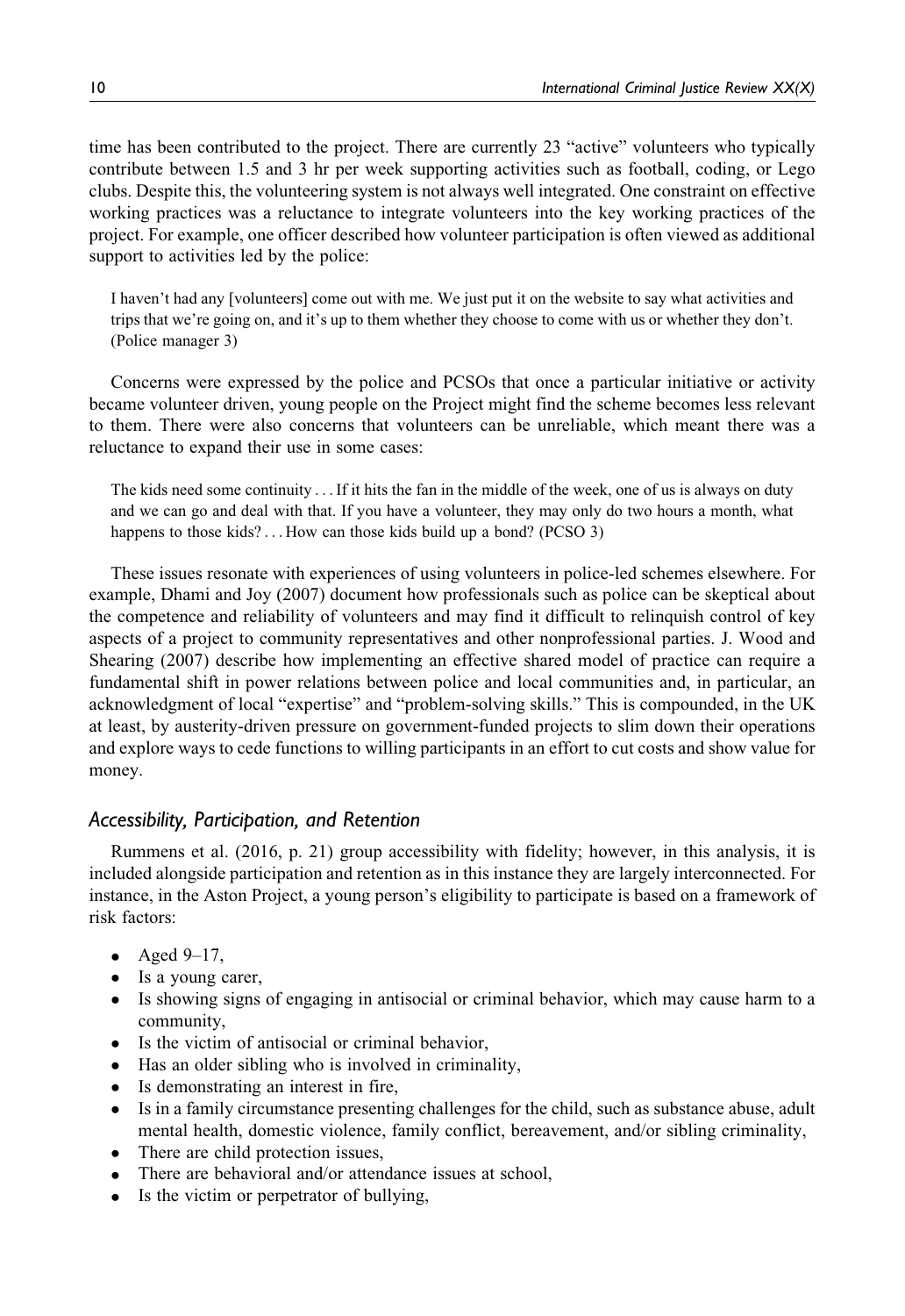- Has a history of going missing from home,
- Is vulnerable to gang-related activity,
- Aged 16 or 17 and Not in Employment, Education or Training,
- A strategic partner organization makes a referral.

As identified in the earlier analysis, the use of a risks framework to guide intervention for young people is controversial as it can lead to approaches that may ignore other key concerns such as welfare, justice, and rehabilitation (Case, 2006; Case & Haines, 2009; Muncie, 2009; Muncie & Hughes, 2002). In this instance, the risk factors that are applied, incorporate a range of social considerations. These are aressed through a flexible approach that allows the project workers to acknolwdge the diferent issues faced by participants.

Referrals to the Project mostly arrive from schools and social services in the county; however, some referrals come from family members or through friends or family involved, some through the Project's online referral process, and some self-refer. However, as one interviewee described:

I find that it's a lot of word of mouth at the moment, where family members are encouraging others to apply. (Police manager 3)

The use of a dispersed and flexible participation criteria and a broad referral process has some implications for participation. UK national data on young people at risk of criminal or antisocial behavior suggest that there is a need for greater accessibility for those with disabilities, mental health issues, or other hard-to-reach groups (Youth Justice Board & Ministry of Justice, 2017). There is therefore a need for greater clarity in the target groups for the Project. A reliance on word of mouth and a lack of strategic programs for entry can lead to some groups becoming inadvertently excluded. Such exclusion was identified by interviewees:

I think probably, disability would be Aston's biggest challenge ... we don't exclude the youngsters ourselves, but very few come forward. And I don't know if that's because we're not set up, we haven't the links... or the know-how, to look after someone who had a disability and needed a little bit more care. (PCSO 3)

In terms of retention and evaluation of progress, the Aston Project records a qualitative narrative for each of the young people who participate. These logs comprise a description of interaction with the Project and contact with project staff:

Every so many months a set of children are reviewed. Each officer has their own list of kids, they know what's going on. If there's anything that they're aware of, problems that they're experiencing, they're addressed immediately. Nothing now slips by. One child isn't left for three or four months with no contact. (PCSO 1)

This form of assessment is useful in documenting effectiveness and can create "rich" examples of individual cases. However, it is time-consuming, case-specific, and can be subjective and at risk of being anecdotal. They also do not offer a wider indication of the success of the Project. There is an awareness of the need to find other ways to measure outcomes.

From our observations during the research, it was evident that the project was not using a defined or consistent approach to youth work and engagement. Clarity on the nature and type of programs deployed, the approach to youth work, and the expectations on staff are important for providing structure and distinctiveness. One of the criticisms that can be leveled at police-led social crime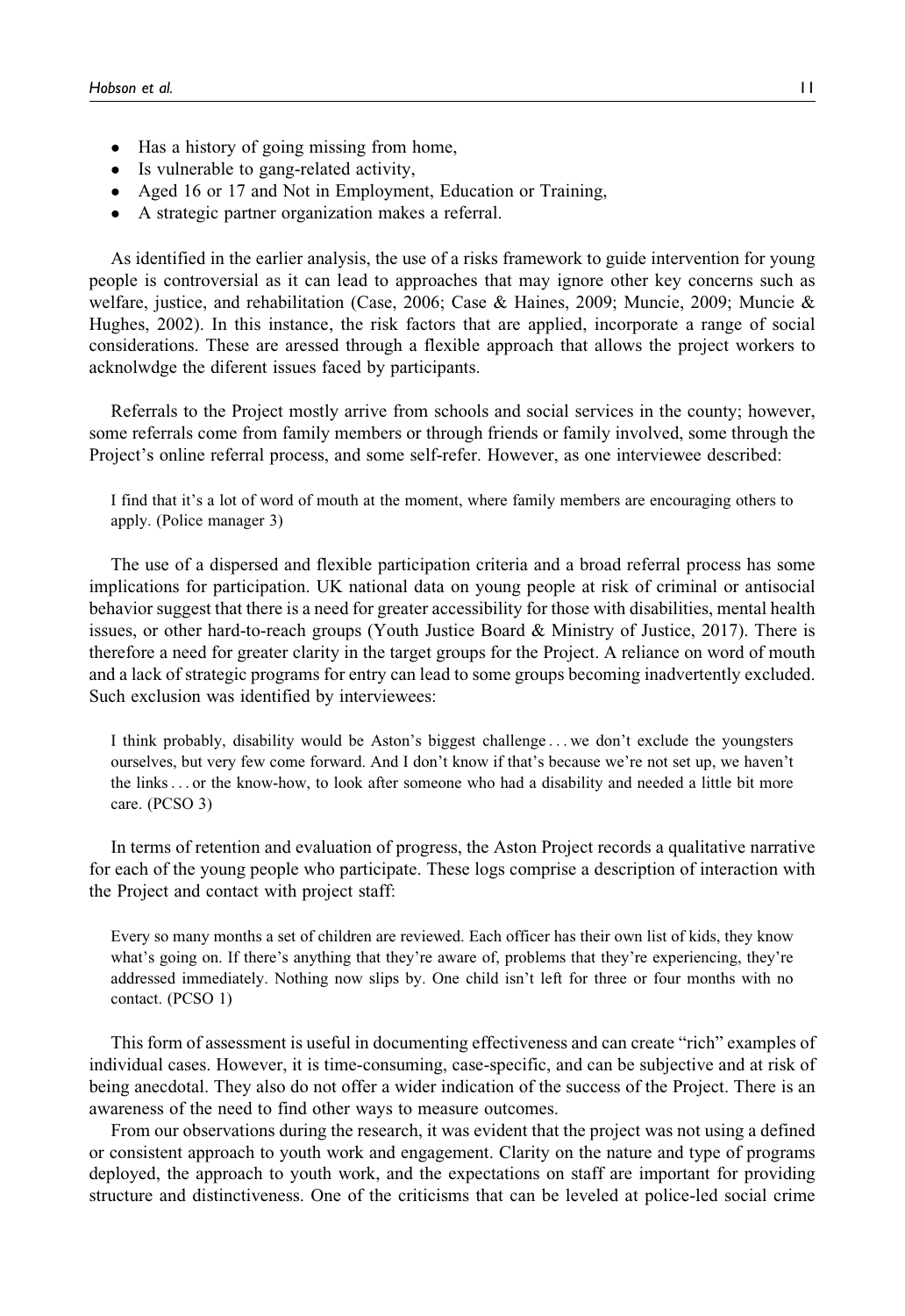prevention programs, and discussed below further, is that they often employ people in prominent roles who are not trained to a necessary standard in youth work approaches.

#### Fidelity

For Rummens et al. (2016, p. 21), project fidelity is a measure of "whether or not the crime prevention intervention was implemented as it was originally designed." In the case of the Aston Project, there were some significant concerns expressed by over the ways in which the project had developed. It was clear that, while the Aston Project retained a core set of principles across the three locations in Gloucestershire, each location takes a different approach to managing young people and the activities in which they engage. This has led to some criticism of the scheme as suffering from a lack of identity:

It feels like a very place based model. (Stakeholder 2) I can certainly see a difference between Cheltenham, Gloucester and Newent. (Police manager 3)

Some of the variations reflect local contexts and needs, and others are organizational and approach based. For instance, in Cheltenham, the Project is predominantly a police-led initiative; in Newent where the establishment of the project is more recent, there was a much stronger community-driven element, while in Gloucester, there were links with services provided by other agencies. There was some concern around the ability of stretched resources to deliver the same level of service, although differences in service provision are not necessarily problematic.

... what works as a delivery model in Cheltenham might not be the model that works for a delivery in Gloucester ... I think it's acceptable for the delivery model to be different in different places. (Stakeholder 2)

There was also concern among respondents that provision could become "personality driven," suggesting that there needs to be a reflection on the core mission and the drivers for differences in service delivery. Tensions around identity and leadership extended to the governance of the Project, where there were at times disagreement over operational issues and job functions. For instance, there were concerns expressed by members of the stakeholder group about continuity in delivery:

There has been a constant stream of Sergeants and Chief Inspectors looking after the project. No continuity. (Stakeholder 3)

One area in which these were commonly expressed was in the relationship between the Aston Project and Great Expectations, which targets young offenders:

So is a parent gonna say, "Well, I'd like my son or daughter to be enrolled in Aston" when, actually, labelled them along with Great Expectations, so they must've been involved in crime. (Police manager 1)

A consequence of the division in practices between delivery areas is a fragmentation of identity within the Project. For some, the focus was on the Project's role as a supportive body, promoting positive behaviors for individuals at risk of antisocial or criminal behavior. For others, the Project was a preventative body that was engaged in a more diversionary approach with a wider social remit.

A lack of clarity over the core purpose of the project was compounded by the association with Great Expectations, as identified under "Implementation" section of the Process Evaluation. This confusion seems to be a common issue with police-led social crime prevention projects. For instance, the review of the police-led social crime prevention projects by the Toronto City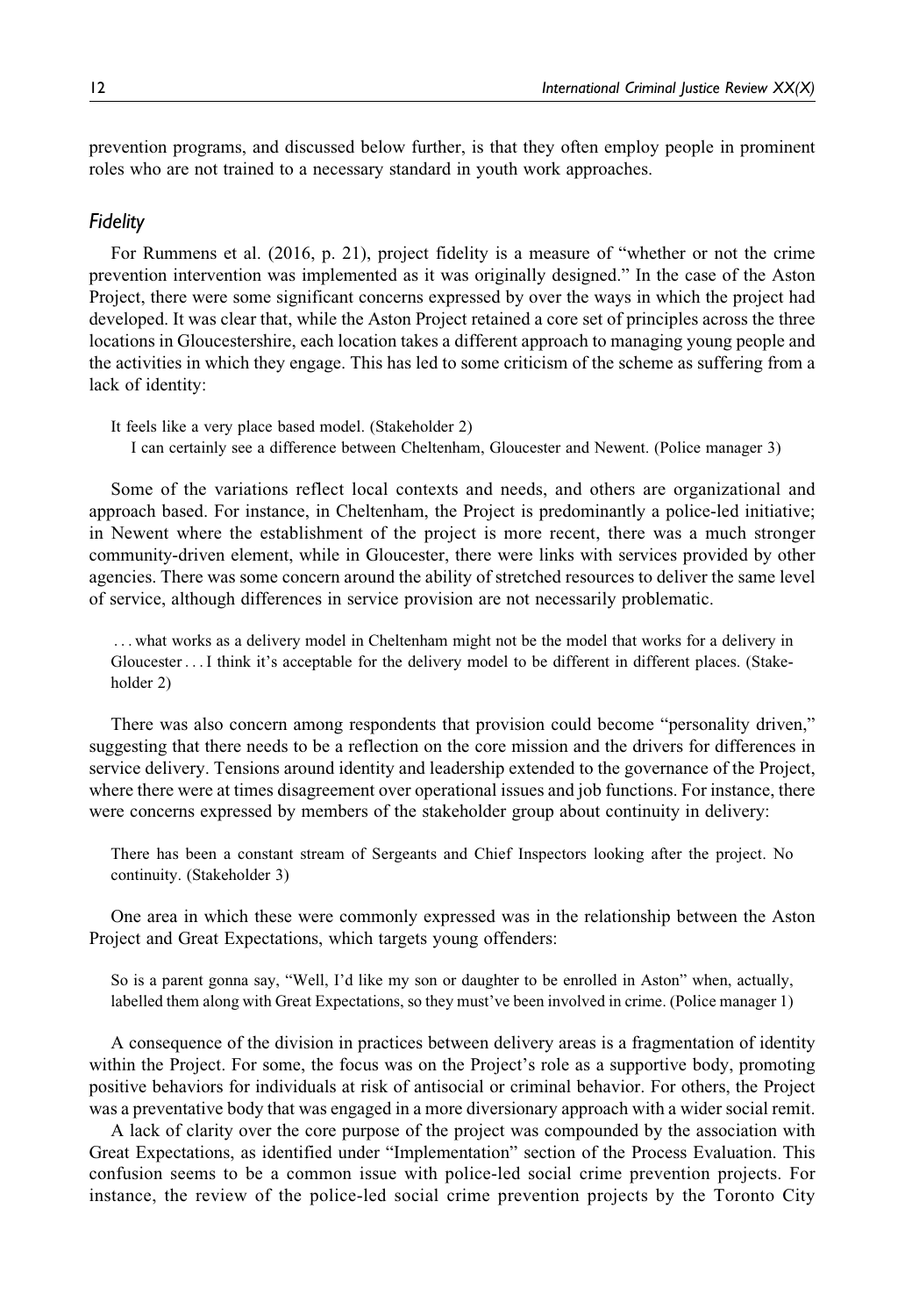Government found that programs suffered from a lack of "clear, attainable and measurable goals" (Scott, 2015, p. 50). Similarly, Meyer and Mazerolle's (2014, p. 246) analysis of a police-led partnership program in Brisbane, Australia, identified "a lack of clarity around the project's aims and objectives."

## External Confounding Factors

Police-led interventions such as the Aston Project are often subject to wider issues of police funding and decisions on resource allocation. These issues are particularly pertinent in the context of austerity politics, where restrictions on public sector funding have led police leaders to claim that they can no longer maintain a full range of frontline policing despite having to contend with issues of rising crime and community tension (Innes, 2010). Such constraints play a significant role when it comes to decision-making on community engagement and crime prevention work.

Fostering effective multiagency working is an important component of providing young people with positive and community-focused activities. In a UK context of austerity, where cost is a significant issue for police-led projects, it is important that the police embrace partners that can help to deliver an effective service. The schemes in Canada and New Zealand outlined earlier in this article have managed this by incorporating elements of a restorative approach, for instance, emphasizing the importance of responsibilization of the individual and the role of a strong local community in creating positive futures. Restorative justice approaches are increasingly popular as a solution to keeping people, particularly young people, out of the criminal justice system. This is reflected in the Gloucestershire context, where a police-led but community-focused steering group promotes restorative solutions across both statutory and social agencies (Payne, Hobson, & Lynch, 2016).

Furthermore, there are concerns around what constitutes a suitable role for the police, with some such as Muncie (2009), arguing that police officers are not youth workers. Similarly, Zhao and Lovrich (2002) used Rokeach's theory of human values to determine the extent to which the values and ideological perspectives of police officers differed from the citizens they policed in a medium sized city in the United States, finding widespread differences in value orientations and ideology. Drawing on the work of Sadd and Grinc (1994), Zhao and Lovrich (2002, p. 226) suggested that it was likely that innovative community policing initiatives would likely struggle to overcome operational resistance to change, "particularly when police officers are asked to work with local residents and to promote social equality." Such divergences lead to wider questions around the efficacy of police attempts to run community-orientated initiatives.

## Outcome Evaluation

Where a process evaluation identifies how well an intervention works, an outcome evaluation appraises impact and sustainability. This, Rummens et al. (2016, pp. 22–23) argue, is particularly important in social prevention interventions which have "an explicit aim to impact long-term structural economic and social factors." As Table 1 indicates, the QUALIPREV system identifies a series of prevention indicators as a framework for such an analysis. For schemes based on social interventions, these include self-reported offending rates, changes in attitudes toward offending behavior, increased social skills, and often an indication of cost-effectiveness in a cost–benefit analysis. As with the process evaluation, we group these where appropriate.

#### (Re)offending Rates

Measuring the effect of a police-led social intervention such as the Aston Project is difficult as a lack of baseline data and problems with transposing police recorded crime figures to specific areas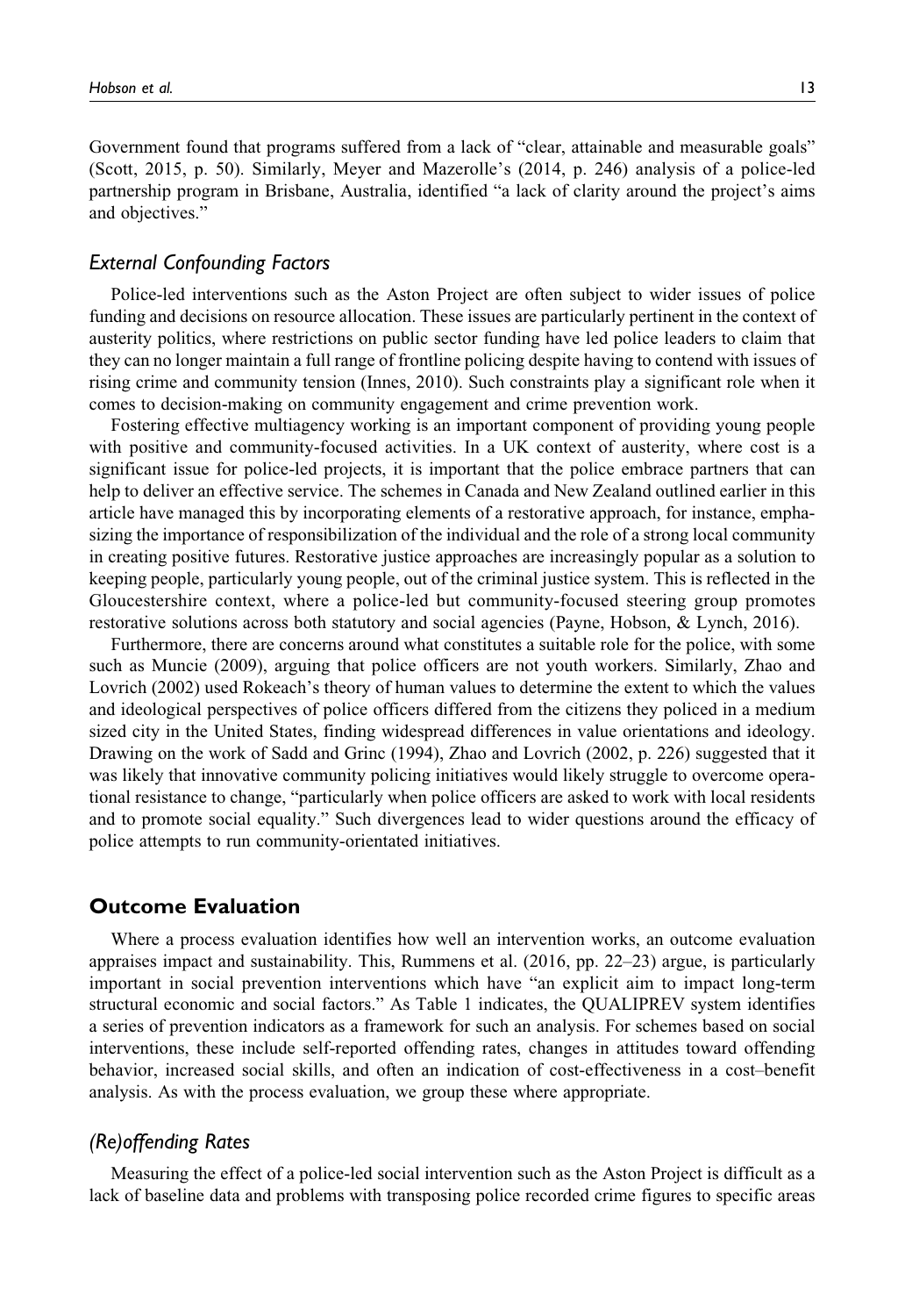| Location   | Active        | Sleeping (12 Weeks Without Engagement) |
|------------|---------------|----------------------------------------|
| Cheltenham |               | 28                                     |
| Gloucester | 26 (launched) | 0                                      |
| Newent     |               | 0                                      |
| Total      | 69            | 28                                     |

Table 5. Active and Live Participants in the Aston Project February 2015 to February 2016.

Source. Aston Project data.

make estimating impact of preventative measures problematic (see, e.g., Homel et al., 1999). These difficulties are acknowledged in a QUALIPREV approach to social crime reduction initiatives, which accepts that analysis must rely on "self-reported" data (Rummens et al., 2016, pp. 23–24). In the Aston Project, this difficulty was compounded by the association with the Great Expectations project, which was acknowledged by Aston staff:

it's one of those things that's really, really hard to actually prove. (PCSOs 4 and 5)

It is clear, however, that the Aston Project has a relatively good reach within the country, as illustrated in Table 5.

In terms of offending rates for young people participating in the Aston Project, the figures were often conflated with the companion project, Great Expectations, which deals with young people who already have offending histories. However, between the two projects, 5.8% of active participants committed a recorded offense for the year February 2016. In real terms, that is four young people. In the 2015 figures for England and Wales, the closest available time frame for which national data are available, within the 10- to 17-year-old population, there were 20,544 first-time entrants into the criminal justice system, which represents 0.4% of that age-group (Youth Justice Board & Ministry of Justice, 2017; Office for National Statistics [ONS], 2017). The Aston Project works with what it classes as at-risk young people, that is, young people they consider at a higher risk of offending behavior. Although it is hard to assess the impact of the intervention based on the figures available, and the conflation with the Great Expectations, we suggest it is reasonable to assume that the offending figures for those engaged in the project represent success.

#### Changes in Attitude and Development of Social Skills

As well as reductions in (re)offending behavior, the QUALIPREV process also acknowledges that social crime prevention schemes may also judge benefits in changes in attitudes as these are often "an indicator of whether or not the targeted offending behaviour is less of a viable action alternative post intervention" (Rummens et al., 2016, p. 23). During the focus group sessions with young people participating in the Aston Project, it was clear that they were aware of the link between their behavior or circumstances and their invitation to join the Project. When asked what they gain from their participation, feedback was almost always positive, and they described how the Project improved their lives and allowed them to engage with the local community. Examples of their responses to this question are presented in Table 6.

The responses suggest that the young people came to depend on their weekly visits to the Project, and several attributed positive changes to their behavior to the support they receive:

Yeah that was me, I used to put windows through, and then they showed me the good things you can get out of the community. (Focus group participant)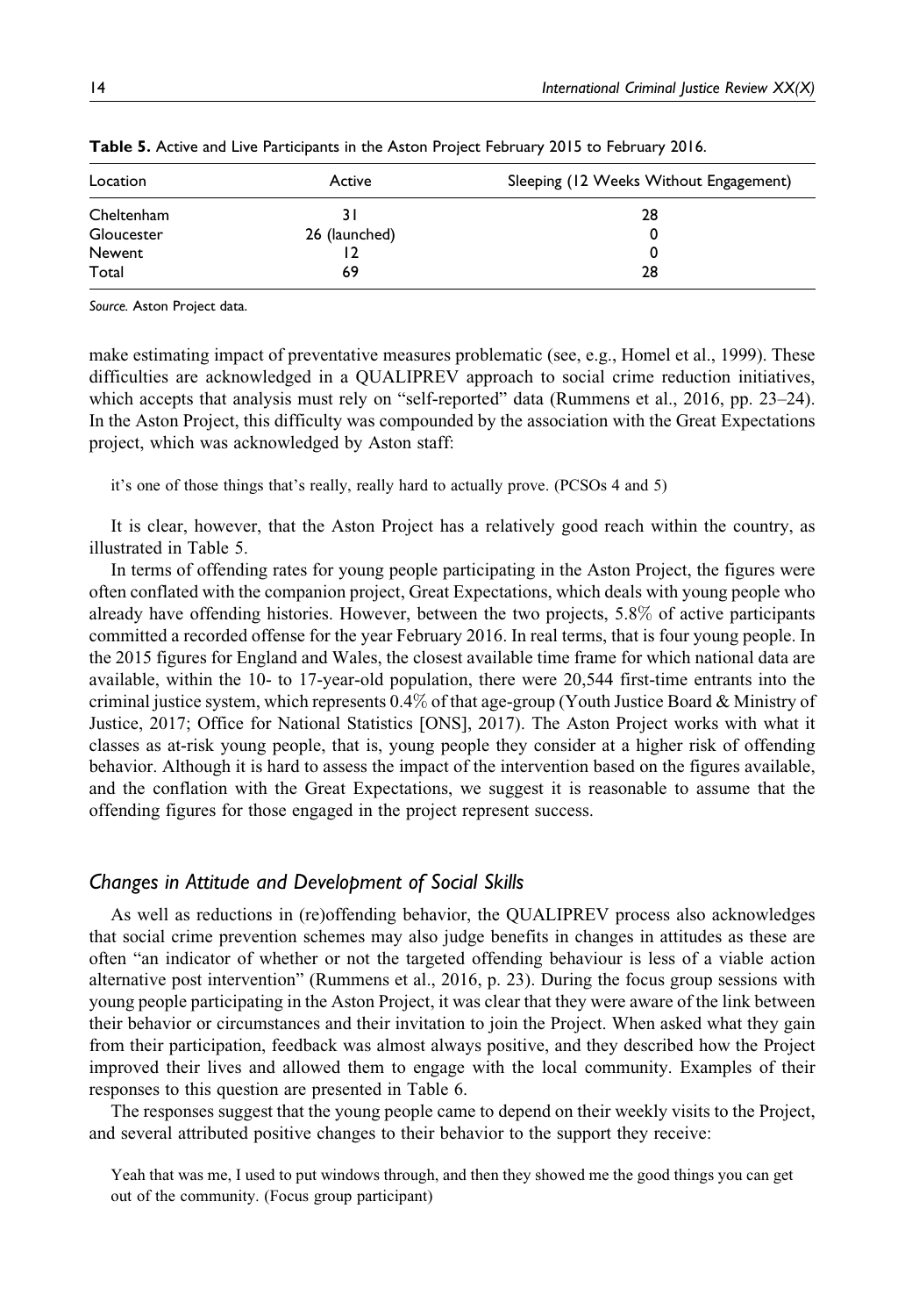Table 6. Views From the Focus Group for Young People Participating in the Aston Project.

It keeps me out of trouble.

You get to learn about the community.

They are very supportive if you have something going on at home they will help you with it.

They help you if you are worried about something at school.

It gets me out of the house. I'm always on the IPad and I get really bored.

I enjoy the activities. Like baking cakes!

It gets you out. I'm fed up playing the PS4.

I improved my behaviour and got to help a disabled boy. I was given an award, a £20 voucher and we all got to go skiing.

Source. Focus groups with young people participating in the Aston Project.

| Month     | Hours Credited in the Timebank |  |
|-----------|--------------------------------|--|
| January   | 480                            |  |
| February  | 461                            |  |
| March     | 308.5                          |  |
| April     | 370                            |  |
| May       | 201                            |  |
| June      | 254                            |  |
| July      | 217                            |  |
| August    | 1,389.5                        |  |
| September | 200.5                          |  |
| October   | 291                            |  |
| November  | 83.5                           |  |
| December  | 123                            |  |
| Total     | 4,379                          |  |

Table 7. Number of Hours Credited in the Timebank by Month in 2016.

Source. Aston Project data.

One measure of outcome for the Aston Project is the value of volunteering and communityfocused activity generated by the project. Each participant banks hours of engagement, which includes work in or with local communities as well as participation in clubs or events. Although this is a wide classification boundary, it does indicate the level of participation in activities that offer the opportunity for reinforcing positive behaviors. Table 7 shows the number of hours credited in the time-bank across 2016.

Volunteering and community participation often form part of social prevention initiatives as they help young people develop interpersonal skills and can foster a sense of greater community membership and ownership. Rummens et al. (2016, p. 23) describe this as increasing "the normative barrier against offending." This is hard to quantify; however, the Aston Project uses a time-banking mechanism that operates on the "working for reward model." Participants engaging in a range of activities earn credits that they can exchange for extra trips and fun activities. This approach aims to foster an interest that is socially positive and a diversion from crime.

Although largely successful, there were some issues with the working for reward model. A lack of distinction between an activity for "credit" and an activity for "reward" meant there was, at times, a disconnect between the concept and the practice. Such misgivings reflect wider views in the literature that the rewards for "good behavior" model could be counterproductive. For example, Kohn (1993) discusses the idea of being "Punished by Rewards." He drew on a critique of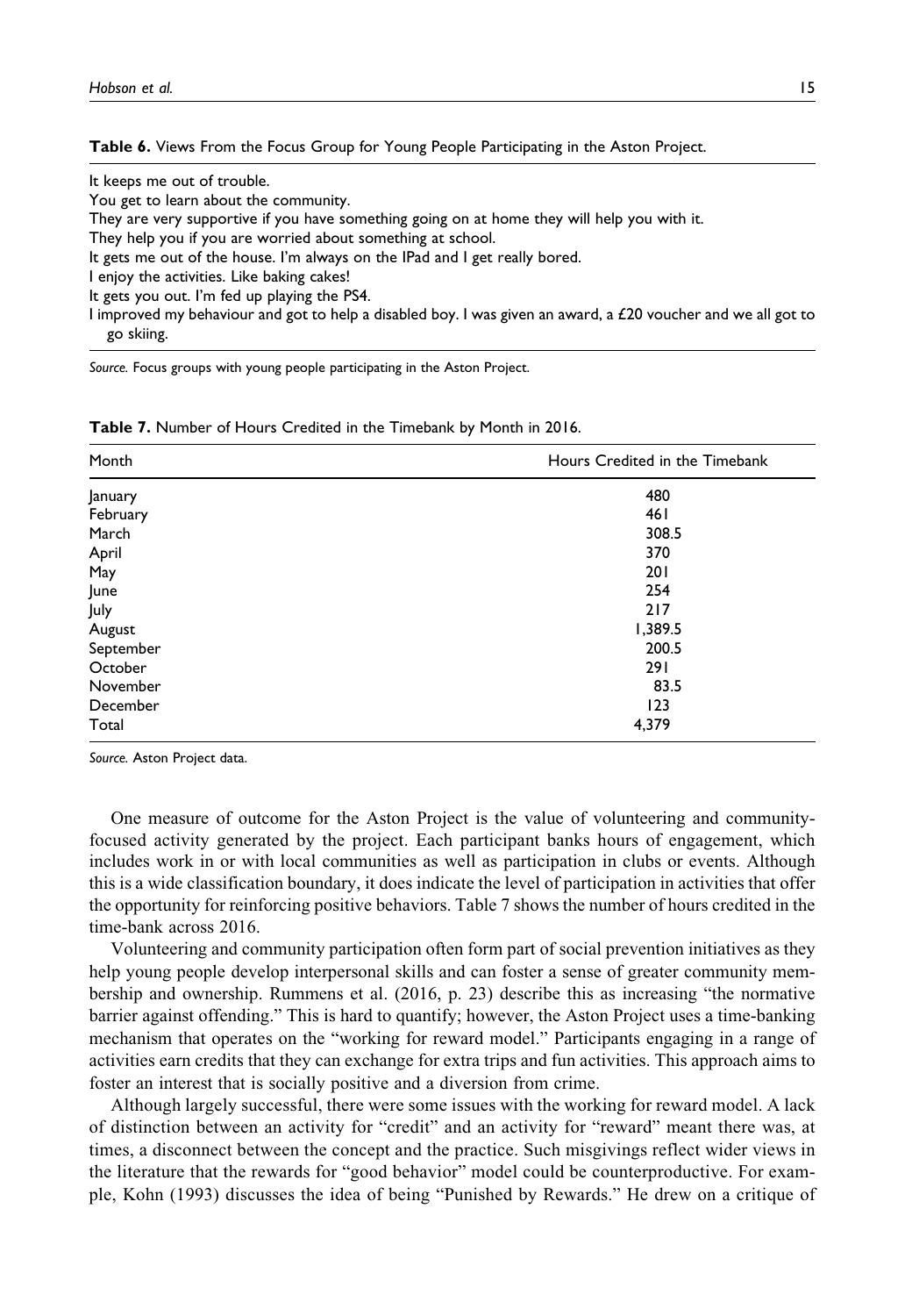| Category of Funded Support               | 2015/2016 |
|------------------------------------------|-----------|
| Total OPCC additional support            | 20,000    |
| PCSO <sub>s</sub> $\times$ 4             | 240,448   |
| PS supervisor (0.8 full-time equivalent) | 60.752    |
| Senior tactical management               | N/A       |
| Total constabulary/OPCC                  | 321,200   |

Table 8. Gloucestershire Constabulary and Office of the Police and Crime Commissioner (OPCC) Funding Commitments to Aston Project 2015–2016.

Source. OPCC (2017); T. Wood (2015, 2016); Home Office (2014).

Note.  $PCSO =$  Police Community Support Officer.

Skinnerian behaviorism to argue that influencing human behavior through the offering of incentives and rewards was at best inefficient and at worst counterproductive. He argued that those rewarded could quickly come to see the rewards as a form of cynical social control where rewards are being used to maintain the status quo by controlling those whose actions or lack of obedience could constitute a threat. The provision of rewards can be viewed as exercising of power used to benefit the interests of those in power despite typically justified as being in the interests of those that are in receipt of them. Kohn (1993), therefore, argues that the success of such schemes has less to do with how well it is deployed and more to do with the inadequacy of the psychological assumptions that ground all such approaches.

### Cost–Benefit/Cost-Effectiveness Analysis

Putting an economic valuation on a crime reduction intervention is difficult, doubly so with social crime prevention initiatives that develop community-based interventions and seek to avoid future criminal behavior. To achieve this, the QUALIPREV approach considers both the "cost-benefit" of outcomes versus spend and the "cost-effectiveness" of ascribing a monetary value to each outcome (Rummens et al., 2016, p. 35). This broader approach makes it possible to provide an assessment of value for each element or activity. For the Aston Project, this is a consideration of the input in terms of money, time, and resources versus a calculation of saving in (re)offending and the wider community value from volunteering. These are calculations based on best available data and provide a broad characterization of value that should be considered alongside the other dimensions of this outcome evaluation.

As the lead agency, Gloucestershire Constabulary provides the staffing for the operation of the project. Table 8 uses funding data from the public domain to present the financial estimates of the commitment for the year 2015–2016 based on the staffing from the constabulary and the commitment from the OPCC for Gloucestershire, as detailed in the "Implementation" section of the Process Evaluation. It does not account for the senior tactical management costs, which are shared across a number of different projects. The UK Home Office (2014) provides the full hourly cost of using a police officer, which includes "not just the wage per hour actually worked but includes expenses, tax payable, pensions, premises, transport, training, and other costs." In order to achieve comparability, these figures have been multiplied by the 40 hr of a normal full-time week and then by 52 to bring the estimate up to an annualized figure. For the purposes of this exercise, the assumption is that these costs have remained stable, and the estimates are at the bottom of the relative pay scales. In this sense, it represents lower order cost estimate.

Table 9 illustrates the level of engagement and offending of young people with the Aston Project for Tiers 1 and 2 of the project. Estimates for data are based on the available data from the National Audit Office (2011) and from data provided by the Aston Project, which we recognize as incomplete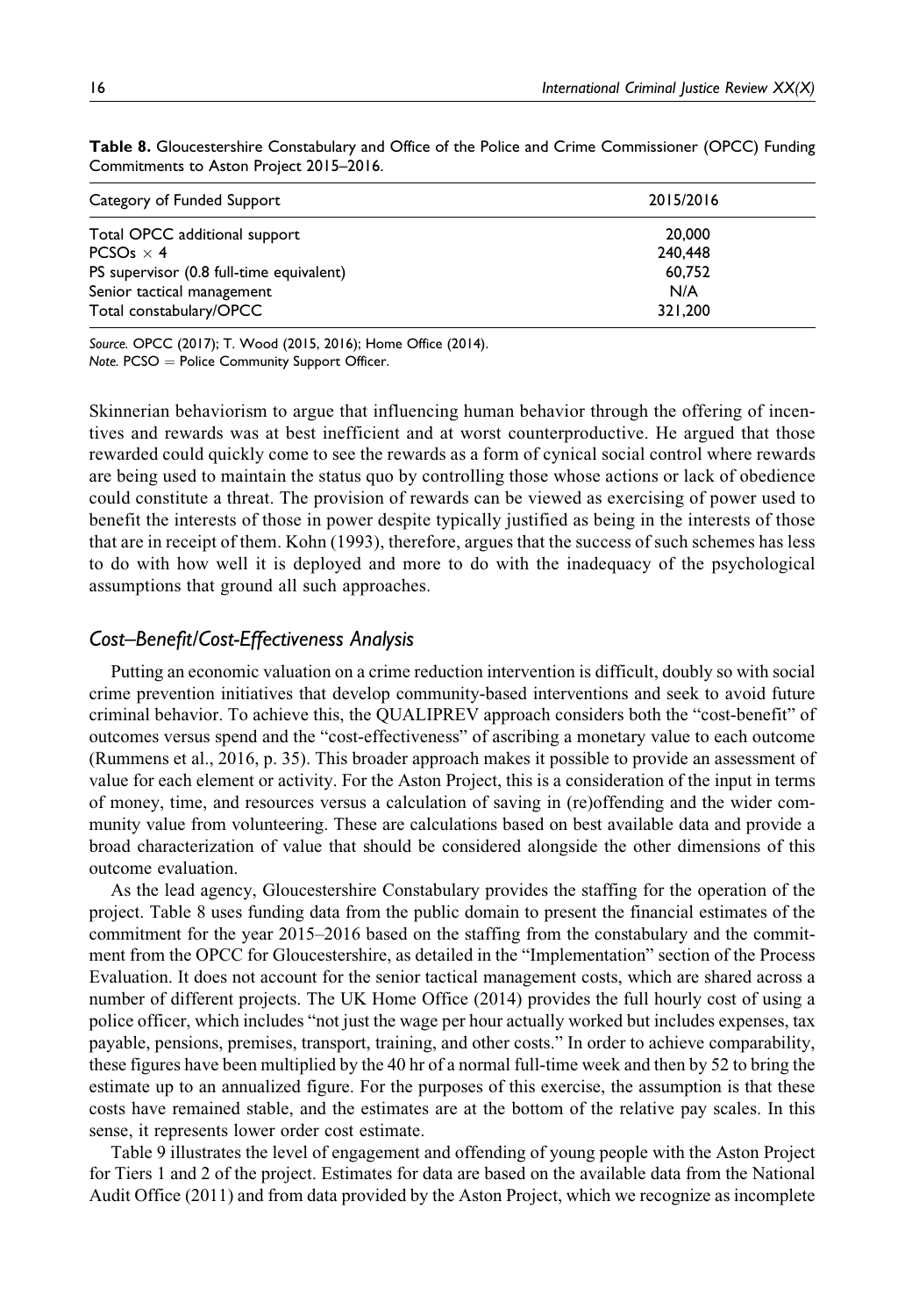| Table 9. Aston Project Potential Savings Based on Engagement and Offending Rates for Period March 2015 to |
|-----------------------------------------------------------------------------------------------------------|
| February 2016.                                                                                            |
|                                                                                                           |

| Active Participants in the | <b>Offended Since</b> | Potential Saving (Based on 2009 National Audit Office |
|----------------------------|-----------------------|-------------------------------------------------------|
| Aston Project              | Engagement            | Estimates of £8,000 per Young Person)                 |
| 69                         |                       | £512,000                                              |

Source. T. Wood (2016); National Audit Office (2011).

#### Table 10. Estimated Value of Volunteering Contribution.

|                                         | Hourly Value | No. of Hours | <b>Total Value</b> |
|-----------------------------------------|--------------|--------------|--------------------|
| Value of adult volunteer contributions  | £13.65       | 500          | 6.825              |
| Estimated economic value of timebanking | £5.30        | 4.379        | 23,209             |
| Aggregate hours                         |              | 4.879        | 30.034             |

Source. Hours data: Nolan (personal communication, 2nd June (2016); Value data: Office for National Statistics (2016) Annual Survey of Earnings (ASHE) Tables.

#### Table 11. Cost–Benefit Analysis for 2015–2016: Best-Case Scenario.

| Benefit                         |
|---------------------------------|
| £321,200<br>£512,000<br>£30.034 |
|                                 |

Note. Based on estimates from aggregated data from Tables 6–8. OPCC = Office of the Police and Crime Commissioner.

but which does offer a useful insight into the value of Aston interventions. Calculations of savings are based on all young people involved in the schemes who have not re-offended, and while we recognize that it is very hard to estimate future offending rates, in this instance, we are taking the Aston Project at a value of their target demographic of young people at risk of offending. This makes the following a best-case scenario saving.

Table 10 shows the estimated value of the volunteer hours contributed as part of the Aston Project. The Aston Project provided information on the commitments of the participants and the adult volunteers, to which we attached figures from the ONS (2016) Annual Survey of Hours and Earning tables, as recommended by the National Council for Voluntary Organizations. These tables provide a mean 16- to 17-year-old earnings rate and a mean adult rate. For the purposes of this exercise, we have assumed that there is an externality benefit that can be accounted for if the banked hours are counted as a contribution to the project. The adult volunteer rate is a mean, though the level at which the volunteers work is almost certainly higher than the£13.65 estimate, as these include sports coaching, youth club organizers, and the stakeholder/steering group members.

The combined cost–benefit analysis taking the data from Tables 8–10 is presented in Table 11. It should be noted that this is a best-case scenario that is based solely on data that are either publicly available or provided as part of the research on the Project and financial or data that can be easily converted. It does not take account of the wider community benefits of engagement of the participants and of the adult volunteers; the long-term impact of reducing offending among children who have been identified as at risk of offending; and the social benefits of engaging the participants with positive adult role models in the professional and volunteer staff they encounter through the project,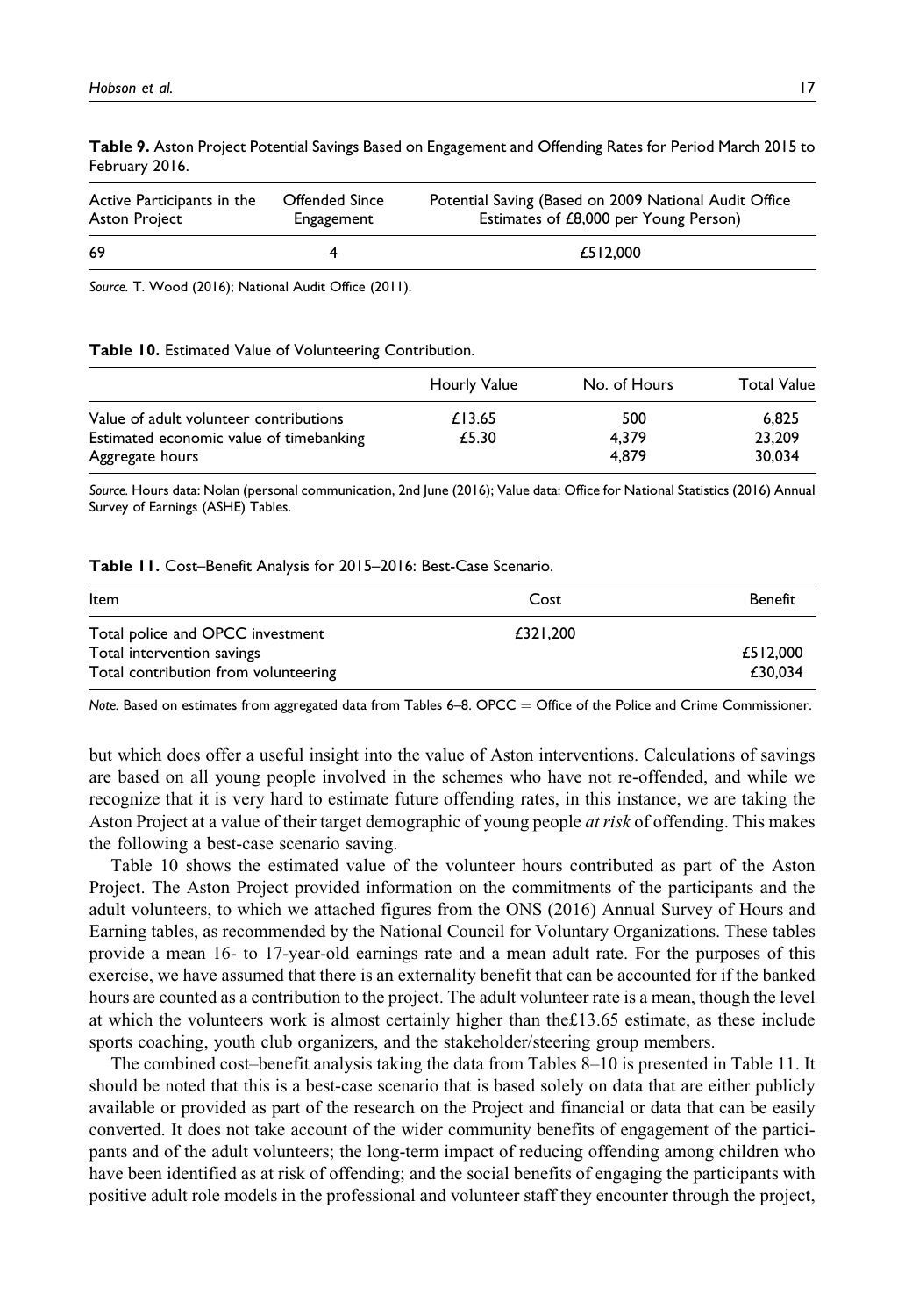| Implementation                      | There are problems in recruiting and maintaining volunteer contributions.<br>Issues of identity arise in the conflation with other similar or associated projects.                                                                                                                                                                                                                                                                  |
|-------------------------------------|-------------------------------------------------------------------------------------------------------------------------------------------------------------------------------------------------------------------------------------------------------------------------------------------------------------------------------------------------------------------------------------------------------------------------------------|
| Access, participation,<br>retention | Although using frameworks for participation can be problematic, when a flexible<br>approach is taken, as in this instance, it offers a useful tool for managing<br>participants. There are, however, issues with accessing hard-to-reach groups, who<br>are underrepresented in the project.                                                                                                                                        |
|                                     | Police are often not trained as youth workers or trained at managing youth work<br>projects. Consequently, organizational procedures and youth interventions may<br>not be appropriate.                                                                                                                                                                                                                                             |
| Fidelity                            | Inconsistent application of core strategy can have a detrimental impact on project<br>identity. What constitutes key activities can vary in different locations, making it<br>hard to identify the approach to youth enjoyment and intervention. There is a risk<br>that projects can become personality-driven in the absence of a core message.<br>However, a flexible approach can provide benefits in responding to local need. |
| External confounding<br>factors     | In the UK context, there are pressures from Austerity politics and reducing police<br>budgets.                                                                                                                                                                                                                                                                                                                                      |
|                                     | There are questions over whether the police should be involved in a youth<br>intervention project.                                                                                                                                                                                                                                                                                                                                  |

Table 12. Key Findings From the Process Evaluation Stages.

| Table 13. Key Findings From the Outcome Evaluation Stages. |  |  |  |  |  |
|------------------------------------------------------------|--|--|--|--|--|
|------------------------------------------------------------|--|--|--|--|--|

| Offending rates                                         | It is very difficult to show impact from social crime prevention<br>interventions; however, there are some successes evident particularly<br>in figures relating to offending rates.                                                                                                                                                              |
|---------------------------------------------------------|---------------------------------------------------------------------------------------------------------------------------------------------------------------------------------------------------------------------------------------------------------------------------------------------------------------------------------------------------|
| Changes in attitude and<br>development of social skills | There can be a large amount of community-focused work involved in<br>social crime prevention initiatives. This can be recorded with young<br>people and police officers able to "bank" the hours they contribute with<br>young people working toward rewards for their participation.                                                             |
|                                                         | There are concerns over the "working for reward" model which can be<br>seen as a manipulation of engagement.                                                                                                                                                                                                                                      |
| Cost-benefit analysis                                   | Although it is difficult to estimate a cost-benefit ratio, utilizing available<br>data for UK police costs and setting a value on the activity of young<br>people suggest that the project in this case returns nearly 170% of<br>investment. This does not include a value for community work carried<br>out as part of the arranged activities. |

reducing the risk of community harm and contributing to their preparation for gainful employment. These things are hard to give a financial value to but undoubtedly contribute to creating safer communities and helping young people to live productive lives without coming into contact with the criminal justice system.

#### Summary

Although social crime reduction initiatives are relatively common, police-led initiatives of this type are less common. The process and outcome evaluations in this article illustrate some of the benefits and drawbacks of such an approach. The key findings from each part of the analysis are represented in Tables 12 and 13, which are structured according to the suggestions in the QUALI-PREV system of analysis (Rummens et al., 2016). These tables also serve as a guide for considerations when it comes to examining other such police-led social crime reduction initiatives.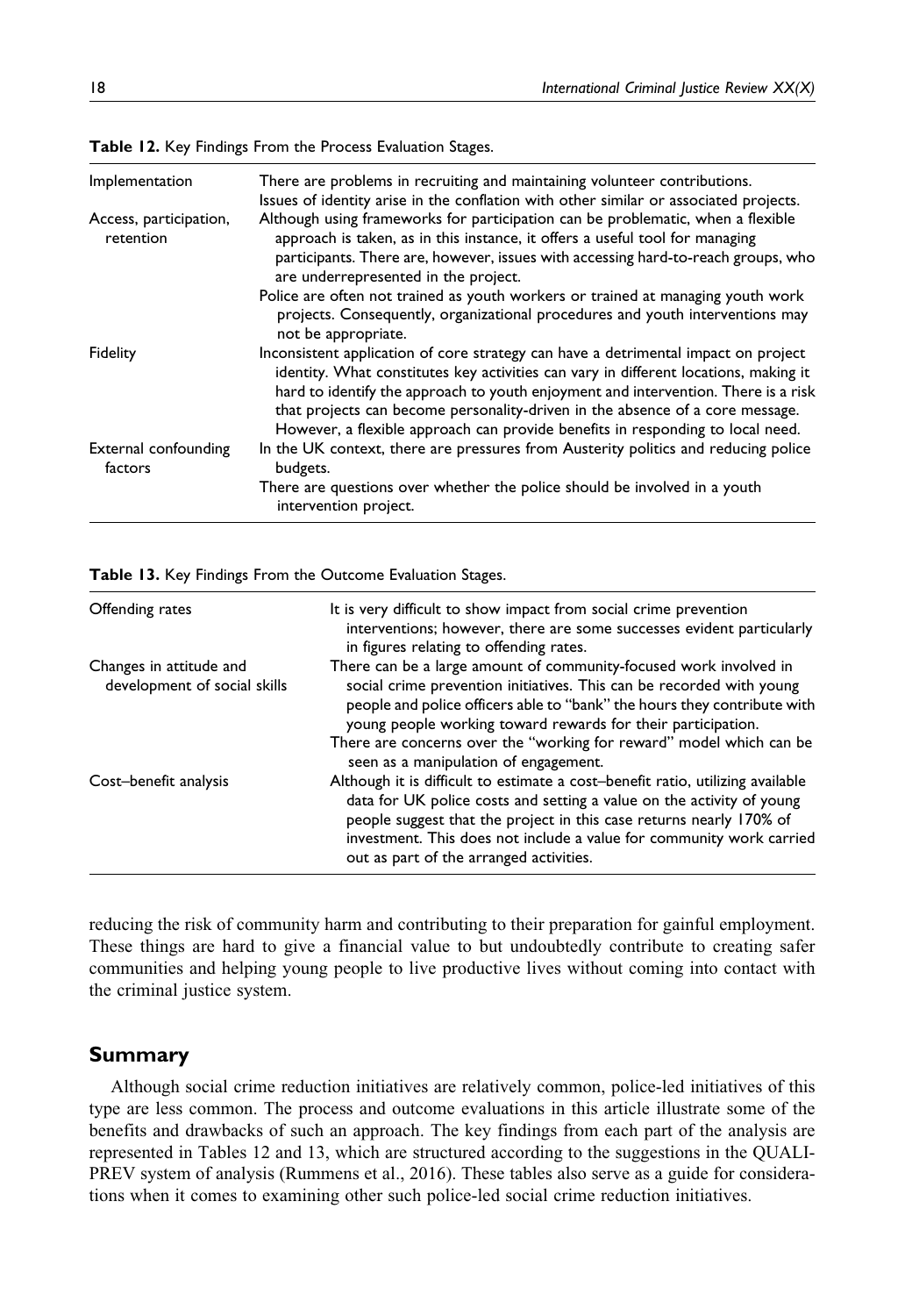The process evaluation identified a number of limiting factors for such police-led initiatives, and although in this instance they were specific to the Aston Project, there are issues that have arisen in the other cases.

Many of the issues outlined in Table 12 are not unique to this instance. The social crime reduction initiatives in Australia and Canada discussed earlier in this article (see Dunbar, 2015; Meyer and Mazerolle, 2014) also identified issues such as a lack of clarity on the aims and objectives of policeled schemes; difficulties with multiagency relationships; problems with recruiting and retaining volunteers; and when using a dispersed model, differences between a project's areas of operation. T. Crawford and Evans (2016, p. 814) recognize many of the same issues.

The main barriers to successful partnerships include a reluctance of some agencies to participate (especially health, education, and social services); the dominance of a policing agenda; unwillingness to share information; conflicting interests, priorities, and cultural assumptions on the part of different agencies; local political differences; lack of interorganizational trust; desire to protect budgets; lack of capacity and expertise; and overreliance on informal contacts and networks which lapsed if key individuals moved on.

However, it is important to consider that the benefits of police-led social crime reduction schemes extend beyond the financial considerations and short-term approaches to crime control. There are many longer term positives to be taken from improved police–community relationships and from the lifelong benefits of helping young people to stay out of the criminal justice system. Some of these benefits are clearly visible in the outcomes evaluation, summarized in Table 13.

This review of a police-led social crime reduction initiative raises some interesting questions around the use of such schemes. There are clearly difficulties in running activities of this nature, particularly around the role that police officers, regular or support, take as youth workers. Associated with this are issues of identity for such projects and how to establish and maintain a core message. Furthermore, pressures on police budgets threaten noncore tasks and activities, which is certainly the case in the UK context and also for many other countries. Nevertheless, it is clear that there are benefits to such schemes, not least of which is the potential to achieve significant savings in the wider criminal justice context, although we appreciate these savings are often not realized at the point of expenditure.

Although not without issues, police-led social crime prevention initiatives do offer an opportunity for the police to become directly involved in supporting and strengthening communities. As Bradford (2012) argues, the police are "a highly visible representation of the state." When done correctly, having the police central in supporting local communities can increase the legitimacy of the state. However, as Forman (2004, p. 3) argues, young people are often one of the most excluded groups when it comes to such interventions.

#### Acknowledgments

The authors would like to thank the team at the Aston Project for the time they gave in taking part in the research. Darren Hyde, who worked as a research assistant for part of the project. Dr. Caroline Mills, Dr. Sam Scott, Dr. Andrew Stafford, Natalie Dowling, and Steve Bullock for comments on the original research report. We are also very grateful to the young people who gave up their time to be interviewed as part of this project.

#### Authors' Note

Liz Ellis is now associated with University of the Highlands and Islands.

#### Declaration of Conflicting Interests

The authors declared no potential conflicts of interest with respect to the research, authorship, and/or publication of this article.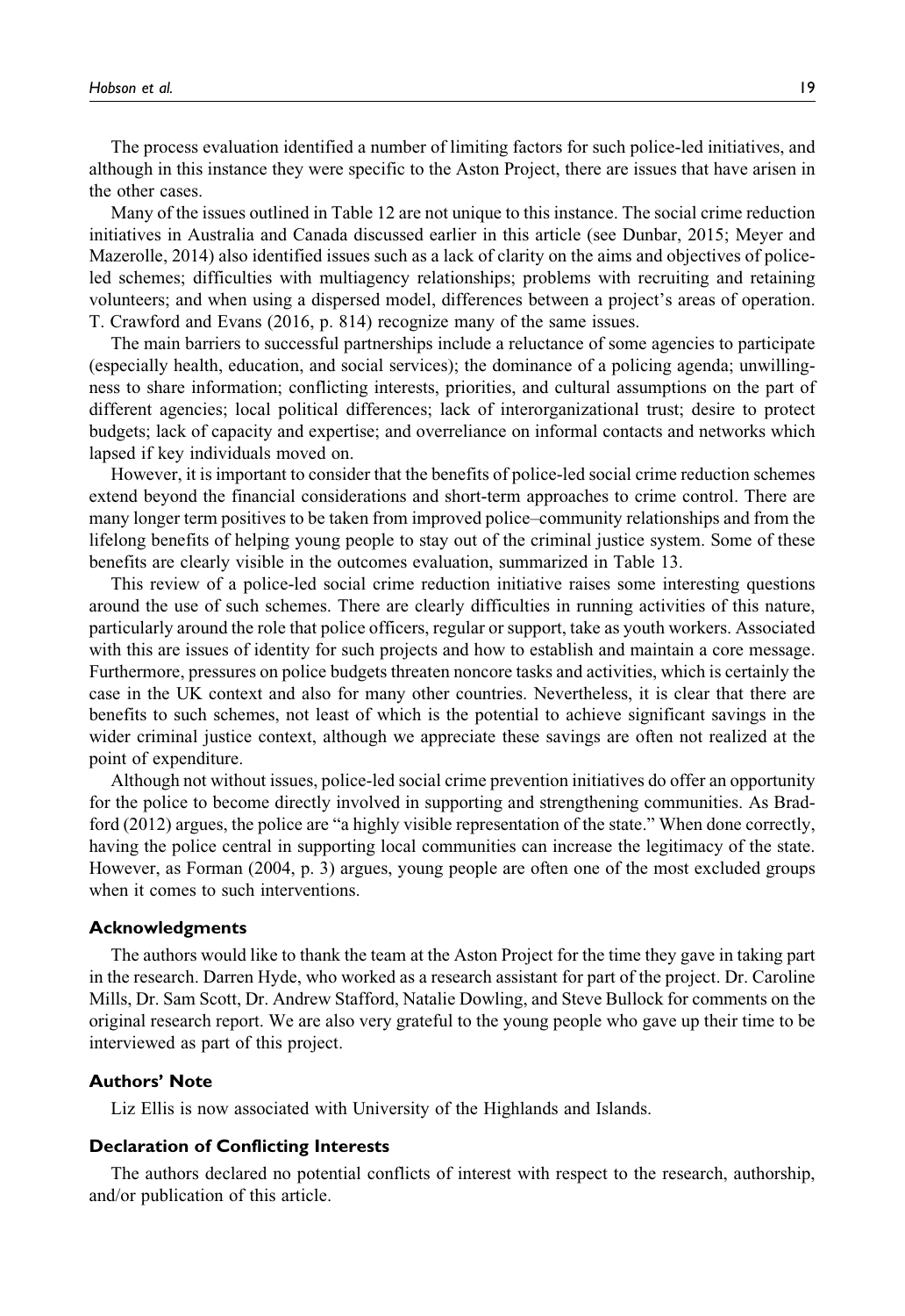#### Funding

The authors disclosed receipt of the following financial support for the research, authorship, and/ or publication of this article: The original research on the Aston Project was funded by The Office of the Police and Crime Commissioner for Gloucestershire.

### ORCID iD

Kenneth Lynch <https://orcid.org/0000-0002-5296-2864> Liz Ellis <https://orcid.org/0000-0001-9628-8413>

#### **References**

- Barton, H. (2013). "Lean" policing? New approaches to business process improvement across the UK police service. Public Money & Management, 33, 221–224.
- Bateman, T. (2014). Where has all the youth crime gone? Youth justice in an age of austerity. Children and Society, 28, 416–424.
- Bradford, B. (2012). Policing and social identity; procedural justice, inclusion, and cooperation between police and public. Legal research paper series. Paper No. 06/2012.
- Canadian Broadcasting Corporation. (2017). "We know this is better for kids": Toronto police launch program to keep youth out of court system. Author. Retrieved July 19, 2017, from<http://www.cbc.ca/amp/1.4169394>
- Case, S., & Haines, K. (2009). Understanding youth offending, risk factor research, policy and practice. Cullompton, England: Willan.
- Crawford, A. (1994). The partnership approach to community crime prevention: Corporatism at the local level? Social and Legal Studies, 3, 497–519.
- Crawford, T., & Evans, K. (2016). Crime prevention and community safety. In A. Leibling, S. Maruna, & L. McAra (Eds.), Oxford handbook of criminology (6th ed., pp. 797–824). Oxford, England: Oxford University Press.
- Crossover Youth. (2017). Toronto police service youth pre-charge diversion program. Retrieved from [http://](http://crossoveryouth.ca/wp-content/uploads/2016/03/Cross-Over-Youth-Training22March2016-TPS_PreCharge-Diversion.pdf) [crossoveryouth.ca/wp-content/uploads/2016/03/Cross-Over-Youth-Training22March2016-TPS\\_Pre](http://crossoveryouth.ca/wp-content/uploads/2016/03/Cross-Over-Youth-Training22March2016-TPS_PreCharge-Diversion.pdf) [Charge-Diversion.pdf](http://crossoveryouth.ca/wp-content/uploads/2016/03/Cross-Over-Youth-Training22March2016-TPS_PreCharge-Diversion.pdf)
- Department of Justice, Canada. (2016). The youth criminal justice act summary and background. Retrieved July 18, 2017, from<http://www.justice.gc.ca/eng/cj-jp/yj-jj/tools-outils/back-hist.html>
- Dhami, M. K., & Joy, P. (2007). Challenges to establishing volunteer-run, community-based restorative justice programs. Contemporary Justice Review, 10, 9–22.
- Dunbar, L. (2015). Evaluation summary Community Cadets Corps (CCC) program. Public Safety Canada. Retrieved July 17, 2017, from<https://www.publicsafety.gc.ca/cnt/rsrcs/pblctns/ccc-prgrm/ccc-prgrm-en.pdf>
- Ekblom, P. (2010). Crime prevention, security and community safety using the 5Is framework. Basingstoke, England: Palgrave Macmillan.
- Foreman, J., Jr. (2004). Community policing and youth as assets. Journal of Criminal Law and Criminology, 95, 1–48.
- Garland, D. (1996). The limits of the sovereign state: Strategies of crime control in contemporary society. British Journal of Criminology, 36, 445–471.
- Garland, D. (2001). The culture of control: Crime and social order in contemporary society. Oxford, England: Oxford University Press.
- Grant, H. (2015). SpringerBriefs in Criminology: Vol. 6. Police integrity in the developing world; building a culture of lawfulness. Cham, Switzerland: Springer.
- Grekul, J., & Sanderson, K. (2011). "I thought people would be mean and shout." Introducing the Hobbema Community Cadet Corps: A response to youth gang involvement? Journal of Youth Studies, 14, 41–57.
- Herlitz, L., & Hough, M. (2016). Youth anti-social behaviour and crime in England: An overview. London, England: Institute for Criminal Policy Research.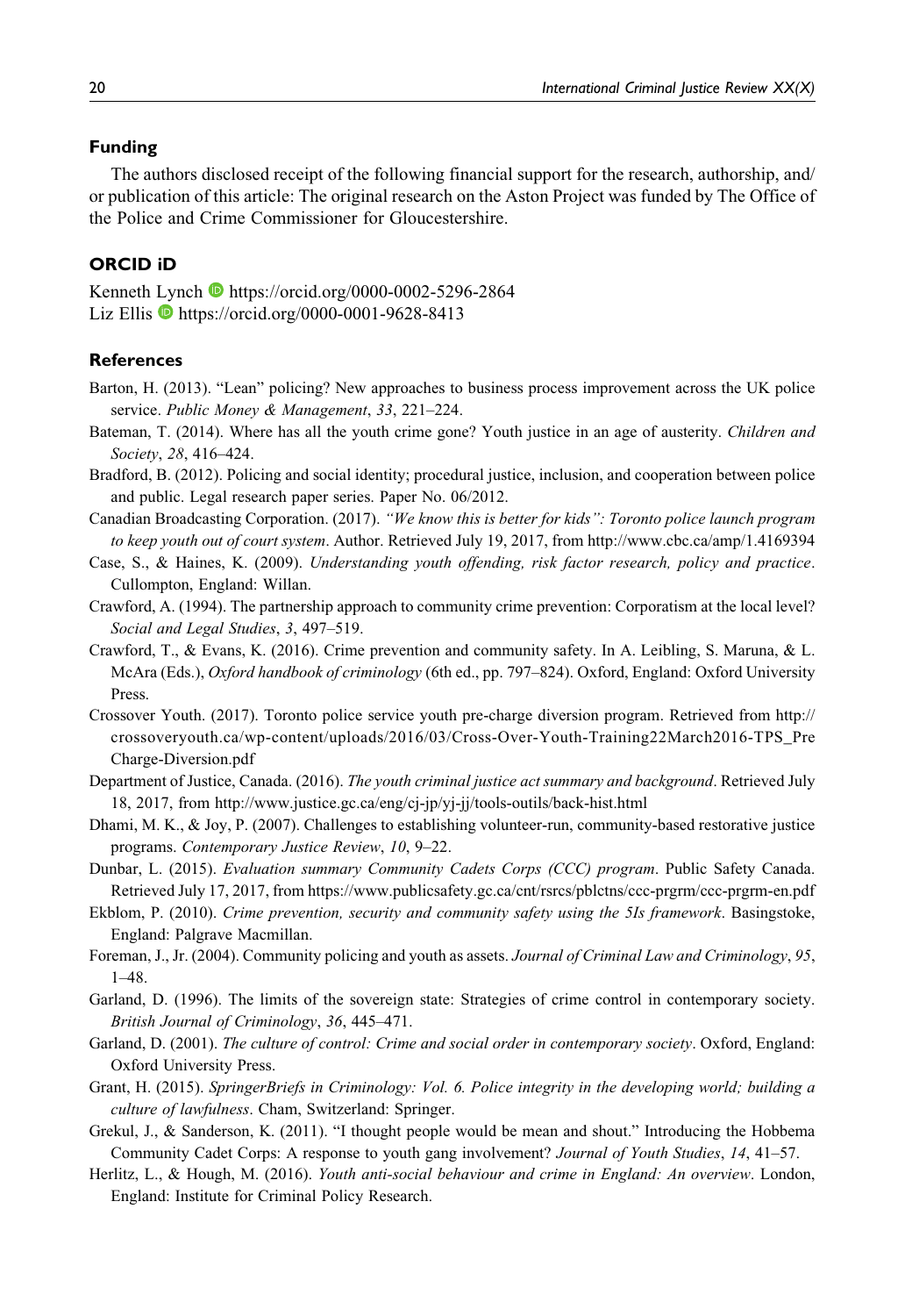- Hobson, J., Kenneth, L., Brian, P., Liz, E., & Darren, H. (2017). Review of the Aston project: Report (Project Report). University of Gloucestershire. Retrieved July 19, 2017, from<http://eprints.glos.ac.uk/4625/>
- Home Office. (2014). Police: Per capita costs: Written question 216460. Retrieved July 18, 2017, from [http://](http://www.parliament.uk/business/publications/written-questions-answers-statements/written-question/Commons/2014-11-28/216460/) [www.parliament.uk/business/publications/written-questions-answers-statements/written-question/Com](http://www.parliament.uk/business/publications/written-questions-answers-statements/written-question/Commons/2014-11-28/216460/) [mons/2014-11-28/216460/](http://www.parliament.uk/business/publications/written-questions-answers-statements/written-question/Commons/2014-11-28/216460/)
- Homel, R., Cashmore, J., Gilmore, L., Goodnow, J., Hayes, A., Lawrence, J., ... Western, J. (1999). Pathways to prevention: Developmental and early intervention approaches to crime in Australia. Canberra, Australia: Commonwealth Attorney-General's Department.
- Hurst, Y. G., & Frank, J. (2000). How kids view cops: The nature of juvenile attitudes toward the police. Journal of Criminal Justice, 28, 189–202.
- Innes, M. (2010). A "mirror" and a "motor": Researching and reforming policing in an age of austerity. Policing: A Journal of Policy and Practice, 4, 127–134.
- Kennelly, J. (2011). Policing young people as citizens-in-waiting. British Journal of Criminology, 51, 336–354.
- Kohn, A. (1993). Punished by rewards: The trouble with gold stars, incentive plans, A's, praise, and other bribes. Boston, MA: Houghton Mifflin.
- Loader, I. (1996). Youth, policing, and democracy. Basingstoke, England: Macmillan.
- Loeber, R., & Stallings, R. (2011). Modeling the impact of interventions on local indicators of offending, victimization, and incarceration. In R. Loeber & D. P. Farrington (Eds.), Young homicide offenders and victims: Risk factors, prediction, and prevention from childhood (pp. 137–152). New York, NY: Springer.
- Lyons, P. (2015). The role of the police in building community identity among young people. American Journal of Orthopsychiatry, 89, S100–S102.
- Meyer, S., & Mazerolle, L. (2014). Police-led partnership responses to high risk youths and their families: Challenges associated with forming successful and sustainable partnerships. Policing  $\&$  Society, 24, 242–260.
- Muncie, J. (2009). Youth and crime. London, England: Sage.
- Muncie, J., & Hughes, G. (2002). Modes of youth governance. In J. Muncie, G. Hughes, & E. McLaughlin (Eds.), Youth justice (pp. 1–18). London, England: Sage.
- National Audit Office. (2011). The cost of a cohort of young offenders to the criminal justice system (Technical Paper). London, England: Ministry of Justice.
- Office for National Statistics. (2016). Annual survey of hours and earnings: 2016 provisional results. Retrieved December 13, 2017, from [https://www.ons.gov.uk/employmentandlabourmarket/peopleinwork/earningsand](https://www.ons.gov.uk/employmentandlabourmarket/peopleinwork/earningsandworkinghours/bulletins/annualsurveyofhoursandearnings/2016provisionalresults) [workinghours/bulletins/annualsurveyofhoursandearnings/2016provisionalresults](https://www.ons.gov.uk/employmentandlabourmarket/peopleinwork/earningsandworkinghours/bulletins/annualsurveyofhoursandearnings/2016provisionalresults)
- Office for National Statistics. (2017). Population estimates. Retrieved December 11, 2017, from [https://www.](https://www.ons.gov.uk/peoplepopulationandcommunity/populationandmigration/populationestimates) [ons.gov.uk/peoplepopulationandcommunity/populationandmigration/populationestimates](https://www.ons.gov.uk/peoplepopulationandcommunity/populationandmigration/populationestimates)
- Office of the Police and Crime Commissioner. (2016). The Gloucestershire police and crime plan. Gloucester, England: Author.
- Office of the Police and Crime Commissioner. (2017). Aston project. Gloucester, England: Author. Retrieved July 19, 2017, from<https://www.gloucestershire.police.uk/more-on-us/the-aston-project/>
- Payne, B., Hobson, J., & Lynch, K. (2016). The Gloucestershire youth forums evaluation (Project Report). University of Gloucestershire, Francis Close Hall. Retrieved July 19, 2017, from [http://eprints.glos.ac.uk/](http://eprints.glos.ac.uk/4193/7/Gloucestershire%20Youth%20Forums%20Evaluation%20Report%20Final.pdf) [4193/7/Gloucestershire](http://eprints.glos.ac.uk/4193/7/Gloucestershire%20Youth%20Forums%20Evaluation%20Report%20Final.pdf)%[20Youth](http://eprints.glos.ac.uk/4193/7/Gloucestershire%20Youth%20Forums%20Evaluation%20Report%20Final.pdf)%[20Forums](http://eprints.glos.ac.uk/4193/7/Gloucestershire%20Youth%20Forums%20Evaluation%20Report%20Final.pdf)%[20Evaluation](http://eprints.glos.ac.uk/4193/7/Gloucestershire%20Youth%20Forums%20Evaluation%20Report%20Final.pdf)%[20Report](http://eprints.glos.ac.uk/4193/7/Gloucestershire%20Youth%20Forums%20Evaluation%20Report%20Final.pdf)%[20Final.pdf](http://eprints.glos.ac.uk/4193/7/Gloucestershire%20Youth%20Forums%20Evaluation%20Report%20Final.pdf)
- Restorative Engagement Forum. (2015). Police and young people engagement project: "It's all about trust" (Unpublished report to Office of the Police and Crime Commissioner for Gloucestershire). Gloucesterhire: Restorative Engagement Forum.
- Rummens, A., Hardyns, W., Vander Laenen, F., & Pauwels, L. (2016). Criteria for the evaluation of crime prevention practices (Research Report). Institute for International Research on Criminal Policy, Ghent University for the European Crime Prevention Network. Retrieved October 1, 2017, from [http://eucpn.](http://eucpn.org/sites/default/files/content/download/files/2016_10_04_eucpn_evaluation_crime_prevention_practices_final.pdf) [org/sites/default/files/content/download/files/2016\\_10\\_04\\_eucpn\\_evaluation\\_crime\\_prevention\\_practices\\_](http://eucpn.org/sites/default/files/content/download/files/2016_10_04_eucpn_evaluation_crime_prevention_practices_final.pdf) [final.pdf](http://eucpn.org/sites/default/files/content/download/files/2016_10_04_eucpn_evaluation_crime_prevention_practices_final.pdf)